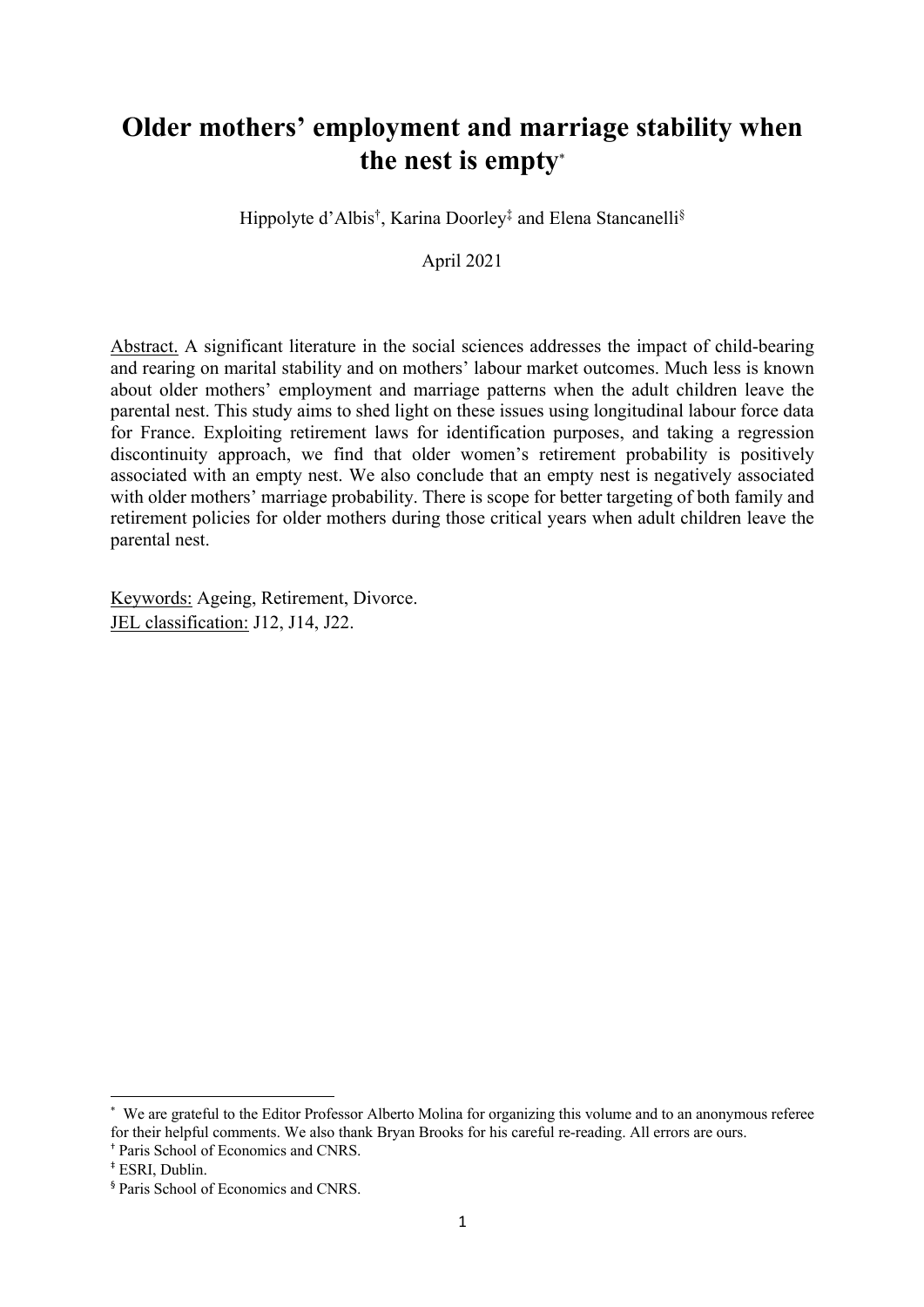#### **1. Introduction**

When children grow up and leave the parental home, parents, and especially mothers, may suffer from the so-called "empty nest syndrome", defined as experiencing feelings of loss and grief that may also lead to depression, according to the medical literature. (Harkness, 2008). Mothers' mental well-being is likely to impact their marriage and work life, and our study focuses on older mothers' marriage and work outcomes when the adult children leave home. This is a neglected issue to date in the social science literature that has mostly focused on the impact of children on younger mothers' labour and marriage market outcomes.

The sparse literature on the impact of adult children leaving the parental nest, on marriage stability and other outcomes, comes to controversial conclusions. In line with medical studies of the empty nest syndrome, some authors predict a negative impact on parents' marriage outcomes (for instance, Thapa, 2018), while others conclude that the quality of marital life improves when the adult children leave (Clay, 2003; Lyons, 2008; Parker-Pope, 2009). We contribute to this literature by examining older mothers' marital outcomes when the maternal nest in empty, using longitudinal data for France. Children leaving the parental nest are likely to induce a change in mothers' value of marriage, although the direction and size of this effect is difficult to anticipate a priori.

Moreover, we investigate the impact of an empty nest on mothers' labour market outcomes, which is a hitherto unexplored topic. In the original Becker model of the family (Becker, 1981), mothers specialize in home production and fathers in market work, and under this set-up, the prediction would be one of reduced unpaid work by mothers when the nest is empty. Moreover, a vast of literature in social sciences documents a negative impact of young children on mother's employment, hours and pay (for instance, Del Boca et al. 2009). One may then hypothesize that when adult children leave the parental next, mothers may be willing to invest more in the labour market, though the combination of older age and gender is unlikely to be rewarded by employers. Therefore, it is hard to anticipate a priori the direction of the impact of children's leaving the parental nest on mother's employment.

In particular, we focus here on mothers and pay no attention to fathers' outcomes, in line both with the prediction of the medical literature, that mothers are more likely than fathers to experience negative mental well-being when the "nest" is empty, and with a substantial social sciences literature that examines the impact of children on younger mothers' labour market outcomes (for instance. Baker, Gruber and Milligan, 2008). Our study also contributes to that literature by bridging the gap in knowledge of older mothers' labour market behaviour.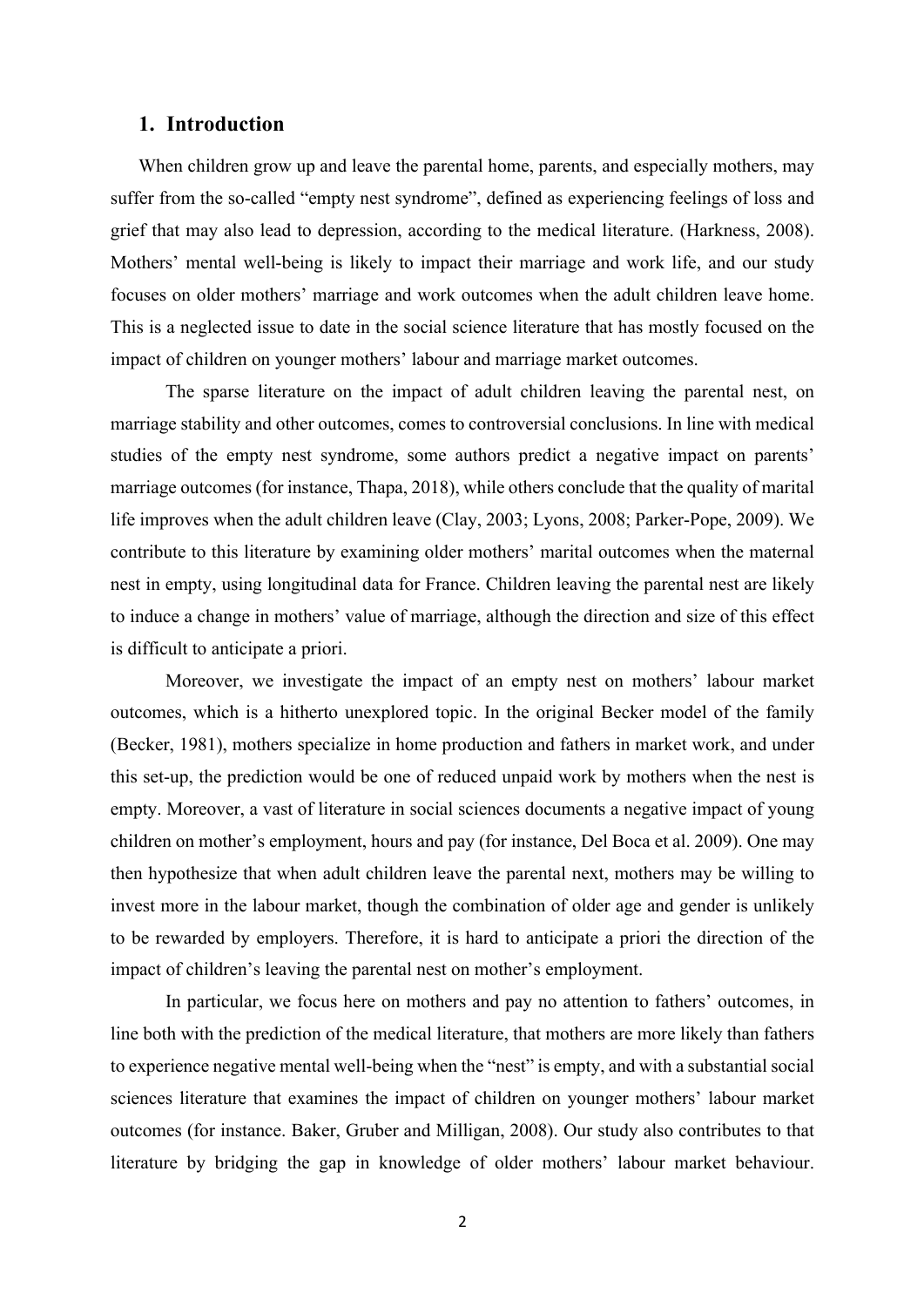Nonetheless, we acknowledge that marriage stability and mothers' labour supply also depend on fathers' characteristics and labour supply.

A handful of studies examine adult children' decisions to leave the parental nest, in isolation from parents' marriage or labour market outcomes, and conclude that the "empty nest" depends on the business cycle, housing costs, demographics, social norms and family cultural background (Ermisch and Di Salvo 1997; Giuliano, 2007; Bitler, Marianne, and Hilary Hoynes, 2015; Blimer, *et al.* 2015; Matsudaira, 2016; Cooper and Luengo-Prado, 2018**)**. The same variables, often unobserved, may co-determine mothers' employment and marriage outcomes and children's decisions to leave the nest (or to return to it). For example, family cultural background may contribute to determine both the age at which children leave home and older mothers' labour market behaviour.<sup>1</sup> There may also be specific events or shocks that are unobserved to the researcher but that drive both the age at which adult children leave and mothers' employment and marriage outcomes, such as, job losses, or health shocks of other siblings, or the situation of the father. Most household surveys do not collect much information on adult children and often only ask about the number of children living in the parental home at the time of the data collection, which makes it difficult to discern sources of exogenous variation to identify the impact on mothers' outcomes of adult children having left the nest. Using administrative data that link parents to adult children may mitigate this concern, but it is difficult to find an identification strategy to isolate the impact of adult children leaving the nest from that of other factors affecting the economic decisions of mothers (often the secondary earner in couple households) and of their adult children.

Here, we exploit the rotating panel feature of the French labour force surveys 1990- 2002, to try and pin down the association between changes in mothers' employment and marriage patterns and the existence of an empty nest. In addition, we take advantage of retirement laws to attempt to disentangle factors other than the departure of adult children, that may determine the employment decisions of older women.

Due to trends in postponing childbearing age (Eurostat, 2020) - which are such that the average age at which women have their first child is now 29 in Europe, as in France - the time at which adult children leave the parental home is close to the time at which mothers retire from the labour market. In addition, in France, mothers' pension rights used to increase by one year

<sup>&</sup>lt;sup>1</sup> Notably, in Southern Mediterranean countries, like Italy, the age at which children leave the parental home is above the European average and, at the same time, the female employment rate is below the average in Europe, while in Scandinavian countries, children tend to leave earlier (Eurostat, 2018) and mothers' employment rates are higher. France stands somewhat in the middle in these statistics, but this may conceal large differences across different regions and parental backgrounds.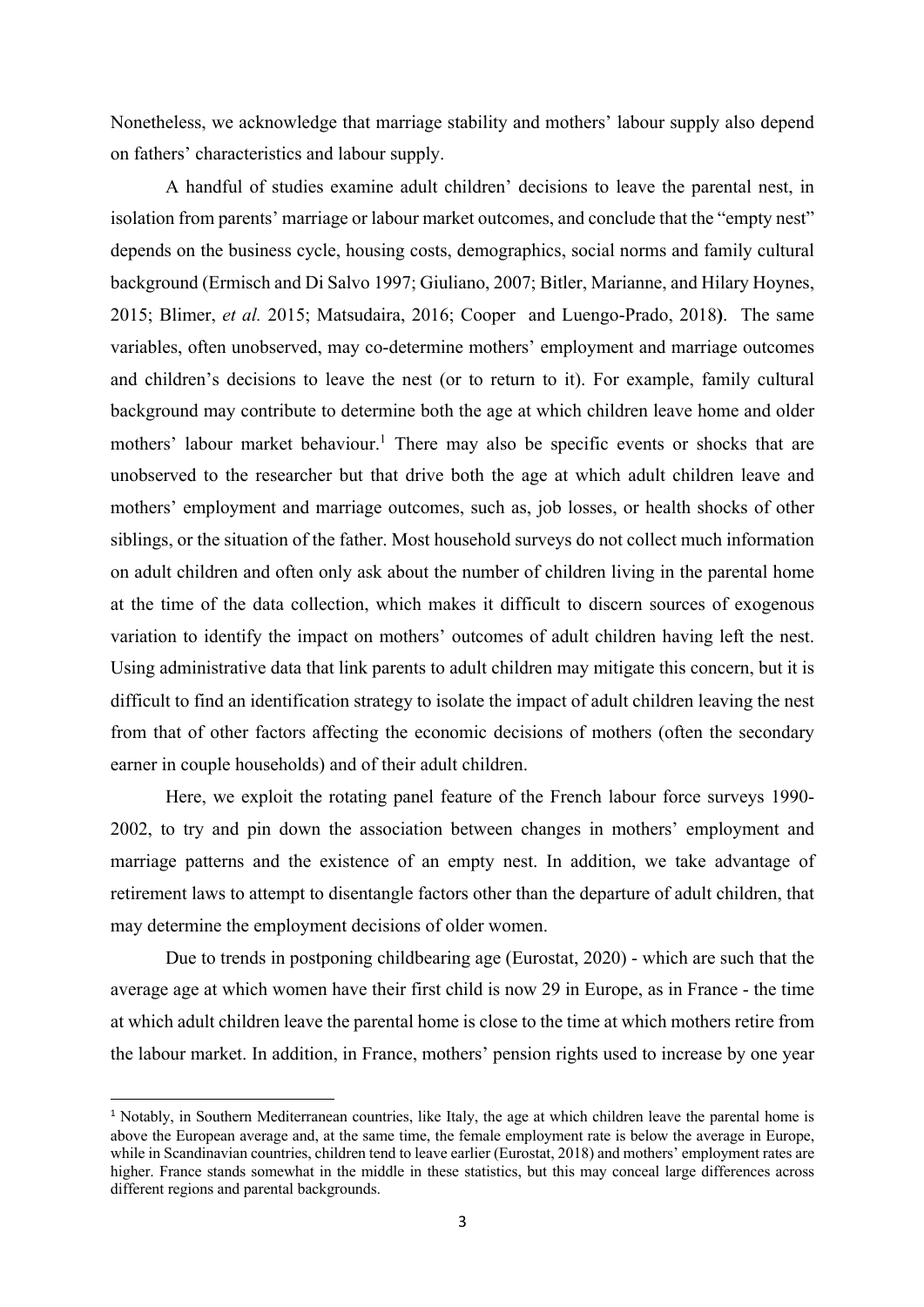with each additional child, a provision that was removed by recent reforms for any child born after 2005 (for instance, Conseil d'Orientation des Retraites, 2008). This is why it matters to instrument mothers' retirement decisions with retirement laws, when empirically examining the association between mothers' employment patterns and their children having left the nest.

There is evidence that divorce rates are soaring among the "grey generations", which are also likely to overlap with an empty nest. In fact, Figure 1 (based on administrative data on divorces, collected by the French Ministry of Justice) illustrates that, by the end of the 1990s, as many marriages broke up after 30-34 years of duration as after the first five years of marriage.<sup>2</sup> Similar patterns have been shown to hold in the US (Susan Brown and Fen Lin, 2012) and the UK (Office for National Statistics, 2013). Consensual divorce law dates back to 1975 in France, and divorce rates soared thereafter (Figure 1). To date, we still lack a solid story to explain this steady rise in divorce rates of individuals close to retirement age. Moen et al. (2001) provide evidence of a negative association between retirement, gender roles, and the quality of marriage, using a two-year panel on American couples, taking the years through retirement as exogenous to the quality of marriage. Stancanelli (2015) and Doorley and Stancanelli (2019) use retirement laws in France to instrument the effects of retirement on individual marriage status, to conclude that retirement correlates negatively with the marriage probability. The authors argue that retirement may affect marital status according to the predictions of standard economic models of marriage and divorce. Nevertheless, as the time at which adult children leave the parental home also tends to coincide with parent's retirement from the labour market, this additional avenue also needs to be considered, to better grasp the factors increasing the risk of divorce at older ages. Therefore, we attempt to bring both retirement patterns and the presence of adult children in the household into our empirical model of the marital status of older women in France, in order to disentangle the impact of the one from the other.

To isolate older mothers' employment decisions from other factors that may have impacted both mothers' employment and adult children's decision to leave home, we exploit the minimum legal retirement age (which was 60 at the time covered by our data in France) as well as a pioneering retirement reform that postponed retirement for generations born in 1934 and later.<sup>3</sup> The reform was announced in the summer of 1993 and implemented from January 1994, when those born in 1934 would turn 60, thus taking the targeted generations by surprise

 $2$  There are notable spikes in divorce rates both after the introduction of consensual divorce (1975) and a recent reform (2004) that eased divorce procedures in France.

<sup>&</sup>lt;sup>3</sup> This reform only applied to individuals working in the private sector; it did not apply to the public sector.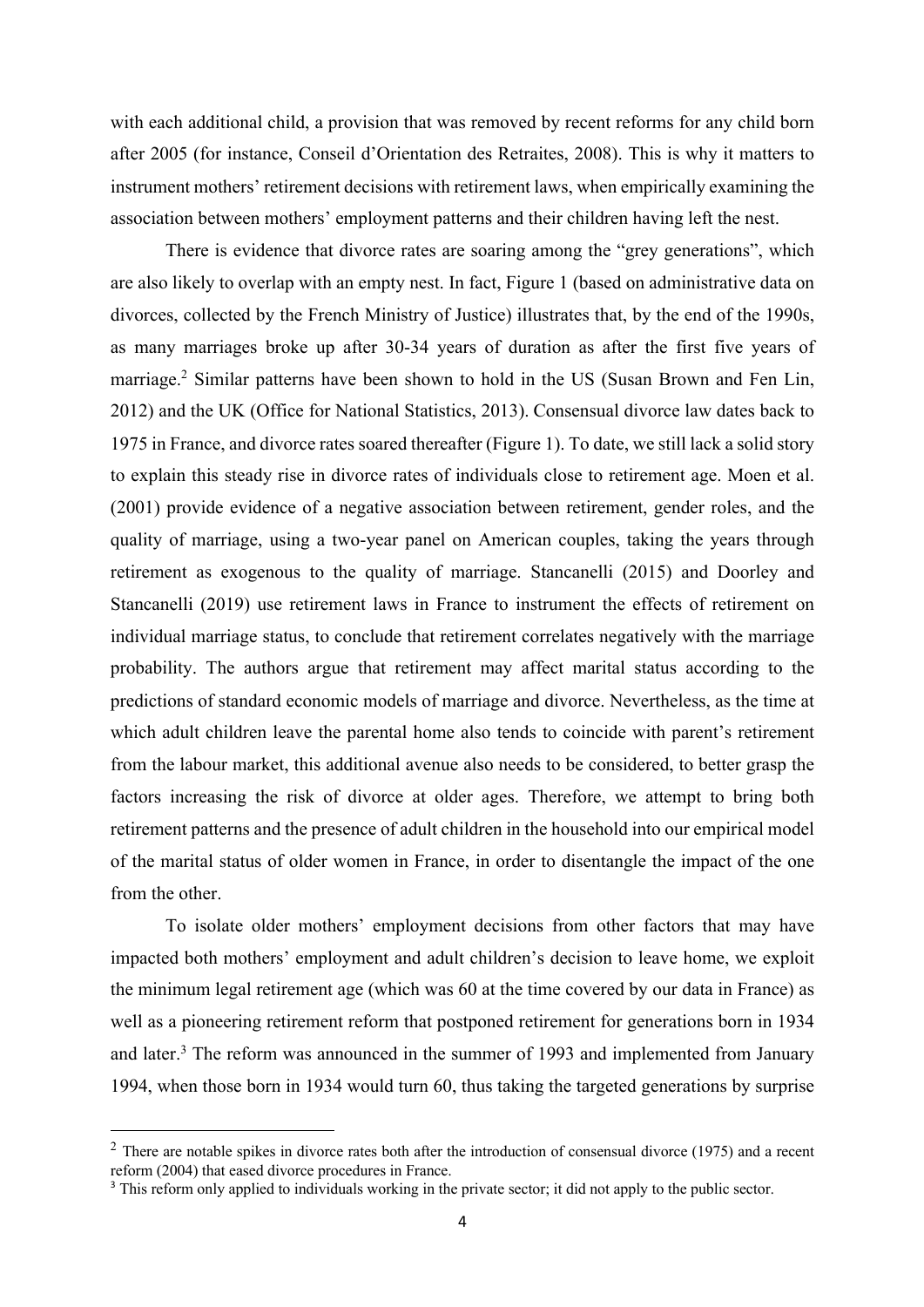and leaving no scope for anticipation effects (see, for example, Stancanelli, 2017). Although we do not have to hand any source of exogenous variation to neatly identify the time at which adult children leave home, we control for household fixed effects to capture changes in the presence of any children in the household. However, when using the reform of 1993 to identify mothers' employment patterns, we can only take a household random effects approach, given that the policy reform hinged on individual birthdays, which is constant over time. To get around this, we also estimate models restricting the sample to mothers with children still at home in the preceding year. Although we are careful to interpret our empirical estimates in terms of statistical associations, rather than causality effects, we believe that this study makes an important contribution to the sparse literature on older mothers' employment and marital outcomes.

Based on our estimation results, we conclude that an empty nest is associated with a lower labour market attachment of older mothers and a higher degree of marriage instability. However, we also find some evidence that mothers' marriage probability is positively associated with the combination of an empty nest and the retirement of older mothers, suggesting that marital stability may perhaps improve once children have left and mothers have retired from the labour market.

The structure of this study is as follows. In the next section, we describe the data for the analysis. The conceptual framework and the empirical model are presented next. The results of our estimations are then discussed, and the final section draws conclusions.

#### **2. The data and preliminary graphical analysis**

The data for the analysis is drawn from the French Labour Force Surveys (LFS) of the years 1990 to 2002. These annual surveys are collected by personal interviews at the respondent's home and they have a rotating panel structure with one third of the sample being replaced each year, which enables us to follow households for a three-year span. The response rate is high and equal to almost 90%. As the LFS series was broken in 2003 to comply with Eurostat requirements, with LFS surveys being carried out quarterly and households being followed at most for a year and a half (i.e., six quarters), we chose to use the LFS 1990-2002.

We select for the analysis a sample of older women, regardless of their marital status, in order to investigate how the presence or absence of children at home is associated with older women's marital status. In addition, we draw a subsample of partnered women, either cohabiting or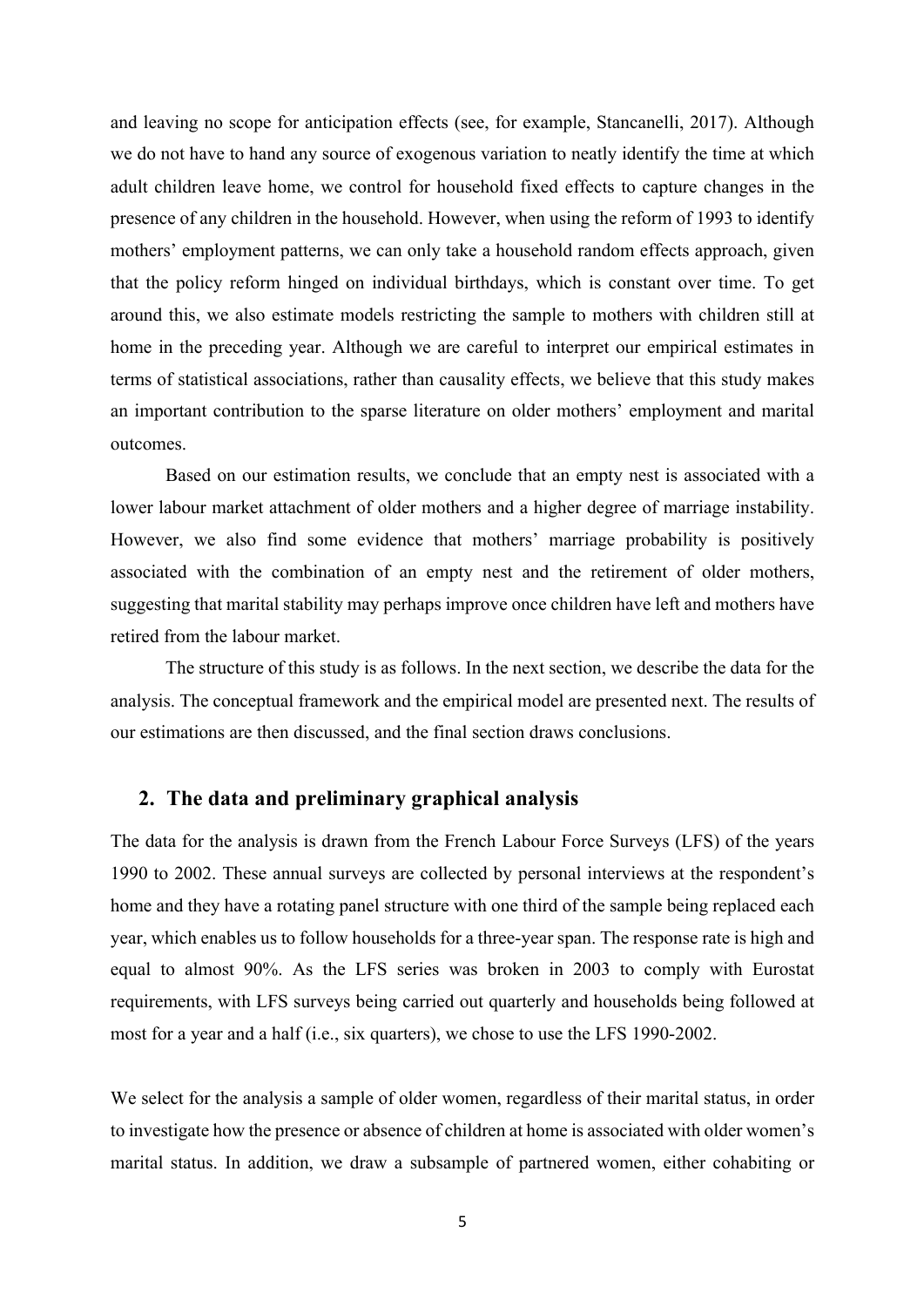married, obtained by matching women to their partner's records and dropping from the sample same sex couples, as well as households with more than one couple under the same roof.<sup>4</sup> The LFS surveys only collect information on the age and the number of children living with the respondent. Our empirical models hinge on a fixed effects approach to depict the outcomes for older mothers when the "nest" becomes empty. Alternatively, we also estimate random effects models and select older mothers with children still living at home in the previous year.

In terms of sample size, considering older women aged between 56 and 64, the subsample of partnered women includes 71,612 observations and the full sample of older women counts 95,435 observations. Considering only women who are observed at least twice (for the panel models), these observations drop to, respectively, 58,870 observations for the partnered women sub-sample and 78,173 observations for the full sample of women. When restricting these samples to mothers with children still at home the previous year, the sample size shrinks dramatically to fewer than 8,000 mothers.

The retirement status is subjectively assessed by LFS survey respondents and measured on the interview date. Marital status was also self-assessed. We construct an indicator variable for the absence of children in the household, setting it equal to one for households in which there are no children present and to zero for households with a positive number of children. The LFS collects month and year of birth together with records of the day, month, and year of the interview. Therefore, we construct an approximately continuous measure of mothers' age in days, on the day of the interview, assuming that individuals were born on the  $15<sup>th</sup>$  day of the month. As for other variables, we construct completed education dummies - the excluded group being respondents with college education (university). We also consider region<sup>5</sup> and year fixed effects. The latter may capture macroeconomic changes, such as the secular increase in female labour supply. We show that none of these variables is discontinuous at age 60 (the minimum legal retirement age at the time of the data) or for those born in 1934 (the birth date threshold for the 1993 retirement reform). This is a necessary condition to be able to apply a regression discontinuity method, since if the sample characteristics varied around the policy threshold, this may confound the estimation results of the effect of the policy on the outcomes.

<sup>&</sup>lt;sup>4</sup> By doing so we may drop few young couples living under the parental nest, but it is not really possible to pin them down given the scant information on who are the adults co-residing in the household.

<sup>&</sup>lt;sup>5</sup> The most disaggregated area of residence is the region.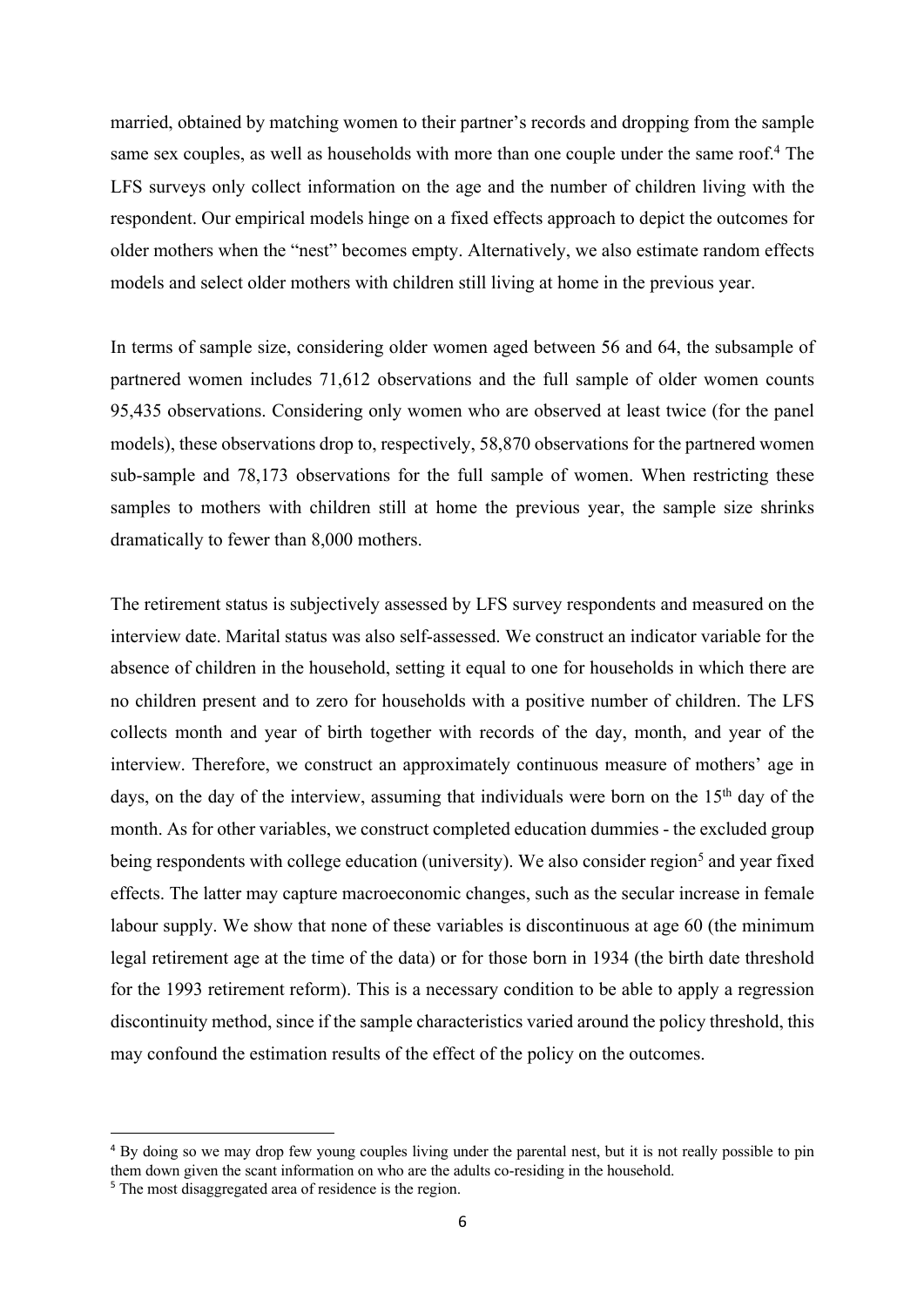Descriptive statistics of the data are provided in Table 1, distinguishing older women aged below (aged 56 to 59) or above (aged 60 to 64) the minimum legal retirement age of 60. It is shown that 15% of women aged below 60 had retired from work, against 58% of those aged 60 and above. The proportion of married or cohabiting women is smaller among women over 60, but this seems to be explained by the larger number of widows. About 76% of older women under 60, and 72% of women over 60 were married. In contrast, about 11% of women under 60 were widows, against 16% for women over 60. There are no children living at home in 75% of households with a woman aged 56 to 59, and 84% of households with a woman aged 60 to 64. These proportions are almost identical whether one considers all women (the top block of Table 1) or only partnered women (the bottom block of Table 1). Women over 60 are on average less well educated than those under sixty, which is likely due to the increasing educational achievements of younger cohorts, and we control for education and other observables in all the empirical models.

Next, we checked whether respondents' survey participation was continuous at the age 60 threshold. If participation were discontinuous at the policy threshold, this would invalidate using a regression discontinuity approach (see, for instance, McCrary, 2008). Thus, we plot mothers' survey participation in Figure 2 and show that this is continuous at the policy thresholds of the age 60 minimum legal retirement age.

Moreover, we verified in Figure 3 that the presence of children in the parental nest is not discontinuous at the policy thresholds, since this would also confound the estimation results. In fact, none of the explanatory variables is discontinuous at the policy thresholds (results not shown for lack of space, but available from the authors).

We plot in Figures 4 and 5 the raw kernel estimates of the retirement and marriage probability of older women as a function of their birthdays. It is shown that women's retirement probability increases sharply at the legal retirement age of 60 (left chart in Figure 4) but it drops sharply for those born in 1934 (right chart in Figure 4), who were affected by the 1993 retirement reform that postponed retirement for cohorts born in 1934 and later. Specifically, for the latter chart, we only consider survey years 1992 to 1995, because the policy was announced in the summer of 1993 and came into force in 1994. The two charts in Figure 4 indicate that we can identify older women's retirement decisions, using either the legal retirement age or the 1993 reform. In fact, the 1993 reform provides a neater identification strategy as it came unexpectedly,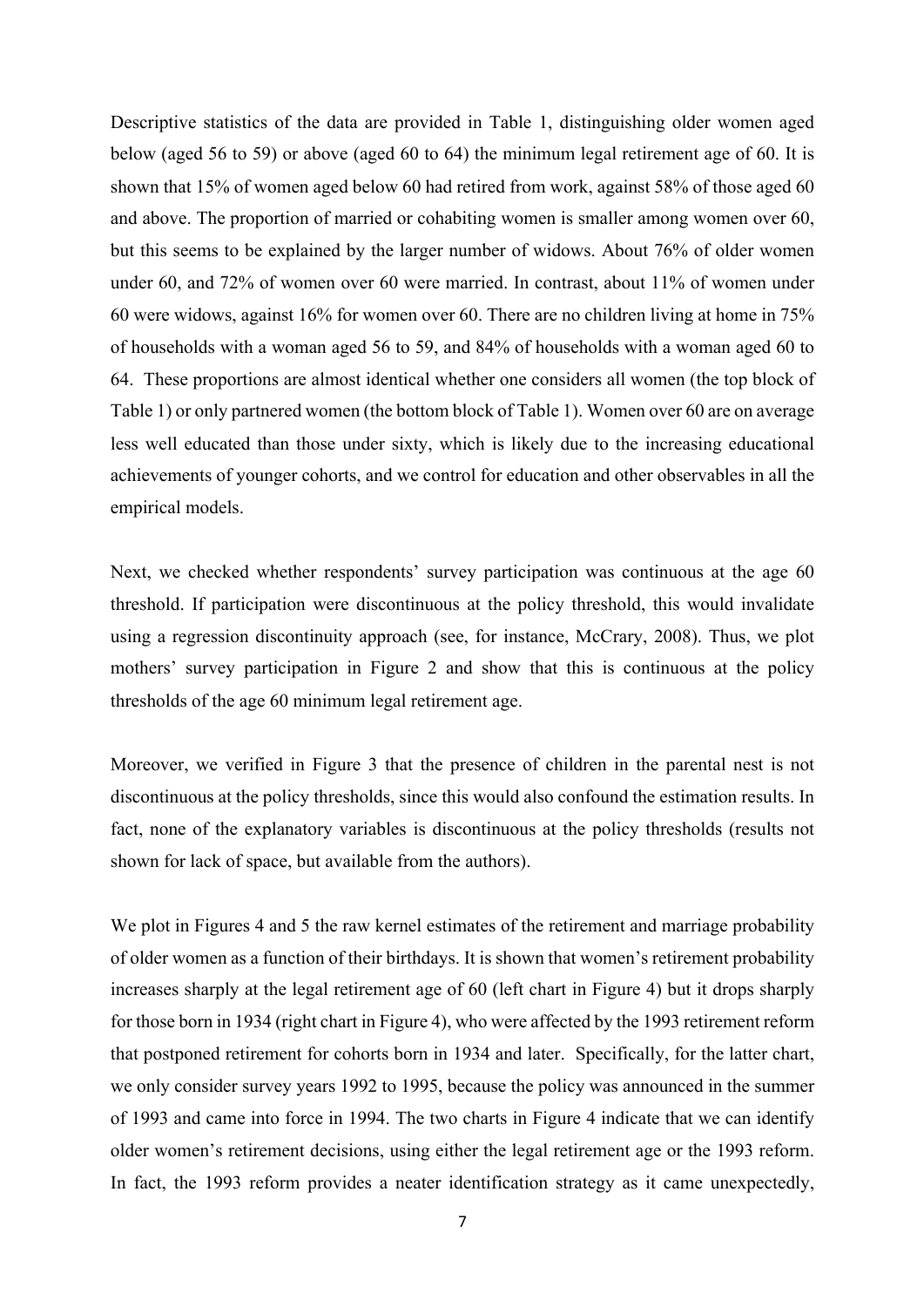though its impact is smaller as it only postponed retirement by a quarter for each year of birth past 1933, with the retirement probability dropping by a few percentage points for older women affected by this reform. Moreover, when implementing an RDD for the 1993 reform, we cannot apply a fixed effects model, as respondent's birthday is time invariant. In contrast, the minimum legal retirement at age 60 leads to a jump in retirement at age 60 that is outstandingly large and equal to about 30 percentage points and, though age can be anticipated, it is not possible to change one's birthday. When using the minimum legal retirement age in an RDD framework, it is possible to implement it by also controlling for household fixed effects, since the running variable is set equally between the date of the interview and the respondent's 60<sup>th</sup> birthday, and this distance varies from one survey year to the next for the same respondent (contrary to the distance between the respondent's birthday and the January 1934 birthday which is constant in all survey years).

Finally, Figure 5 shows the divorce and marriage outcomes, respectively, as functions of how far respondents are from their  $60<sup>th</sup>$  birthday (top panel charts in Figure 5) or from a 1934 birthday (bottom panel charts in Figure 5). These graphs indicate no discontinuity in marriage stability for women around their retirement years.

#### **3. Conceptual framework and empirical model**

According to a vast literature, young children impede mothers' labour supply and therefore, mothers' labour supply may increase when children leave the nest. However, due to the combination of older age and gender, which is unlikely to be rewarded by employers, their labour market prospects may not improve. Therefore, it is difficult to anticipate a priori the impact of an empty next on mother's employment. Here, we exploit retirement laws to disentangle the impact of other institutional factors that may codetermine mothers' employment decisions.

As for the impact of children leaving the nest on mothers' marriage decisions, the existing literature presents no consensus. Adult children living at home may be a source of joy but also a source of stress, which may lead to marital conflict.

In particular, individual j may initiate divorce (or separation) if their expected value of marriage  $E(V_{m,j})$  falls short of their expected value of being single  $E(V_{s,j})$ , where these value functions depend on the utility of consumption under the two states of marriage and separation, subject to a budget and time constraint (there are 24 hours per day that can be allocated to paid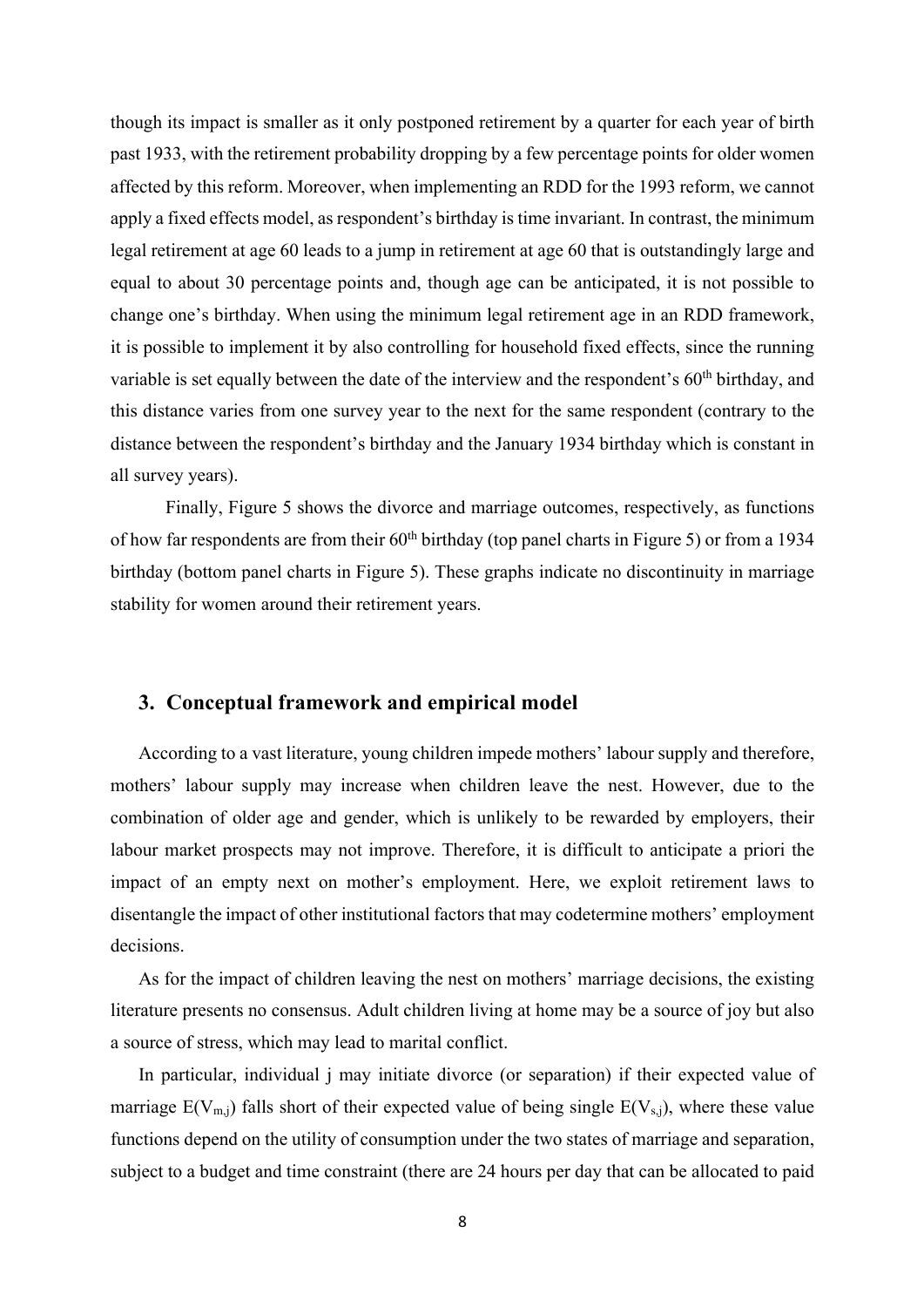work, household work, leisure), and given the current environment (see, for instance, Becker 1977; Peters, 1986; Grossbard-Shechtman, 1993; Friedberg and Stern, 2003; Sevilla-Sanz, 2010; Curtado et al. 2013). The value of marriage for each spouse may well differ from the sum of the value of being single for each spouse, as marriage generates some extra surplus for the spouses, such as love, caring, children, or in the form of the output of household production. Children leaving the nest are likely to induce a change in the spouses' value of marriage. However, the direction and magnitude of these changes are difficult to anticipate a priori.

Moreover, the time at which adult children leave the parental nest is often close to that at which parents retire, and retirement is also likely to impact spouses' values of marriage and marriage stability (Dilender, 2014; Stancanelli, 2014; and Doorley and Stancanelli, 2019). Generally, retirement is likely to add considerable uncertainty to the expected value of marriage as it represents a dramatic change for spouses in several dimensions, such as role models fading away, time allocation, stress, joy, and so forth, which are difficult to anticipate ahead of retirement and that may have an immediate effect on marriage stability.

In addition to this, caring parents may wait until their adult children leave the parental nest to separate, though this seems quite unlikely in the French context, where divorce rates are high and are well above the European average, with more than one in two couples divorcing in 2017 (Eurostat, Marriage and Divorce statistics). Here we use the retirement laws to try to disentangle the impact of retirement from that of children leaving the nest, on mothers' marriage/divorce probability.

Thus, our empirical model for the relation between mother's retirement and an empty nest is the following:

$$
R_{it}=\gamma_r T_{it}+\beta_r f(d_i) T_{it}+\lambda_r f(d_i) (1-T_{it})+\kappa_r K_{i\ t}+P_r X_i+\nu_i+\boldsymbol{u}_{it} \hspace{0.5cm} (1)
$$

Where R denotes mother's retirement status and K the empty nest, *i.e.*, no children still living in the parental home. T is a dummy that takes value one for mothers aged 60 and above and value zero for mothers younger than 60, while d is the running variable that is the distance in days from the respondent's 60<sup>th</sup> birthday, i.e., the time elapsed between the respondent's age on the day in which the respondent answered the survey and the respondent's 60th birthday. The symbol f stands for a polynomial function of the running variable, and we determine it to be linear after inspection of the data. As customary in the RDD set up, the running variable, i.e., d, is interacted with the treatment from the right and the left of the discontinuity, which is here the minimum legal retirement age of 60. The matrix X includes controls for education, French nationality, region of residence, size of the city/village of residence, and year fixed effects.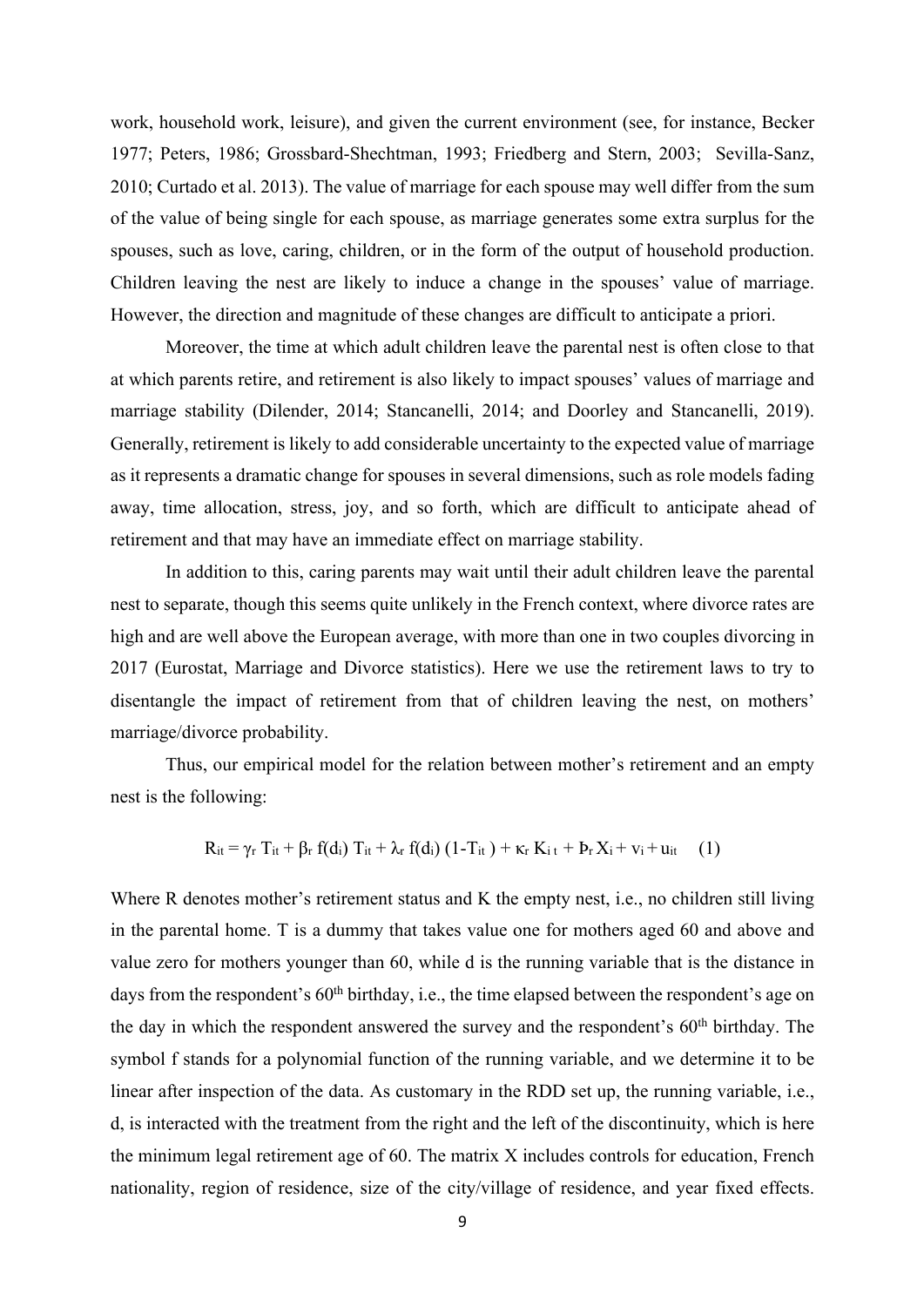Mothers' fixed effects are captured by v, and u is a random error that we assume to be distributed normally and clustered at the level of the running variable. In order to apply an RDD, we also need to choose the optimal bandwidth for the estimation sample and we do this by applying the procedure in Calonico *et al.* (2014), which gives a 48 months bandwidth. We also experiment with varying the bandwidth, for robustness checks.

The parameter of interest in Equation 1 above is κ, which captures the effect of an empty nest on mother's retirement from the labour market, thanks to the panel fixed-effect structure of the model, ensuring that the dummy K (equal to one when there are no children at home, and zero otherwise) captures the effect of children leaving home, i.e., the empty nest effect. We also estimate the model depicted in Equation 1 for the outcome of mothers' employment, so in that case the outcome variable becomes E, instead of R, and takes value one for mothers whose main economic status is employment, and zero otherwise. Because some older mothers may transit into unemployment before retiring from the labour market, focusing on the employment probability is not the exact counter-picture of the retirement probability.

We also allow the variable for the empty nest, K, to be fully interacted with the RDD terms and estimate an additional specification (see Equation 2 below) in which K is interacted with T and with  $f(d_i) T_i$  and with  $f(d_i) (1-T_i)$ , in addition to being entered separately in the model. This more complex specification enables us to capture direct and indirect effects of children leaving the parental nest on mothers' retirement/employment decision.

$$
R_{it} = \gamma_{rk} T_{it} + \kappa_{rk} K_i T_i + \beta_{rk} f(d_i) T_{it} K_i + \lambda_{rk} f(d_i) (1 - T_{it}) K_i + \beta_{rk} f(d_i) T_{it}
$$
  
+ 
$$
\lambda_{rk} f(d_i) (1 - T_{it}) + \kappa_{rk} K_i t + P_{rk} X_i + w_i + z_{it}
$$
 (2)

Also, in an RDD set-up, we exploit the 1993 retirement reform that essentially required individuals born in 1934 and later to work longer before being able to retire with full pension rights. The same model as in Equation 1 is estimated, but this time "T" takes value one for mothers born in 1934 and later and value zero for those born before 1934, while the running variable is the time elapsed between the mother's birthday and being born in January 1934. When implementing an RDD around this policy threshold (being born in 1934), we restrict the sample for analysis to the years 1992 to 1995, to include two years before the policy and two years after, and to specify the household effects "v" as random effects.

Finally, to estimate the relation between an empty nest and divorce, we specify the following Instrumental Variable model (equivalent to a "Fuzzy" Regression Discontinuity Design, as in Hahn, Todd**,** and Van der Klaauw, 2001), in which retirement is instrumented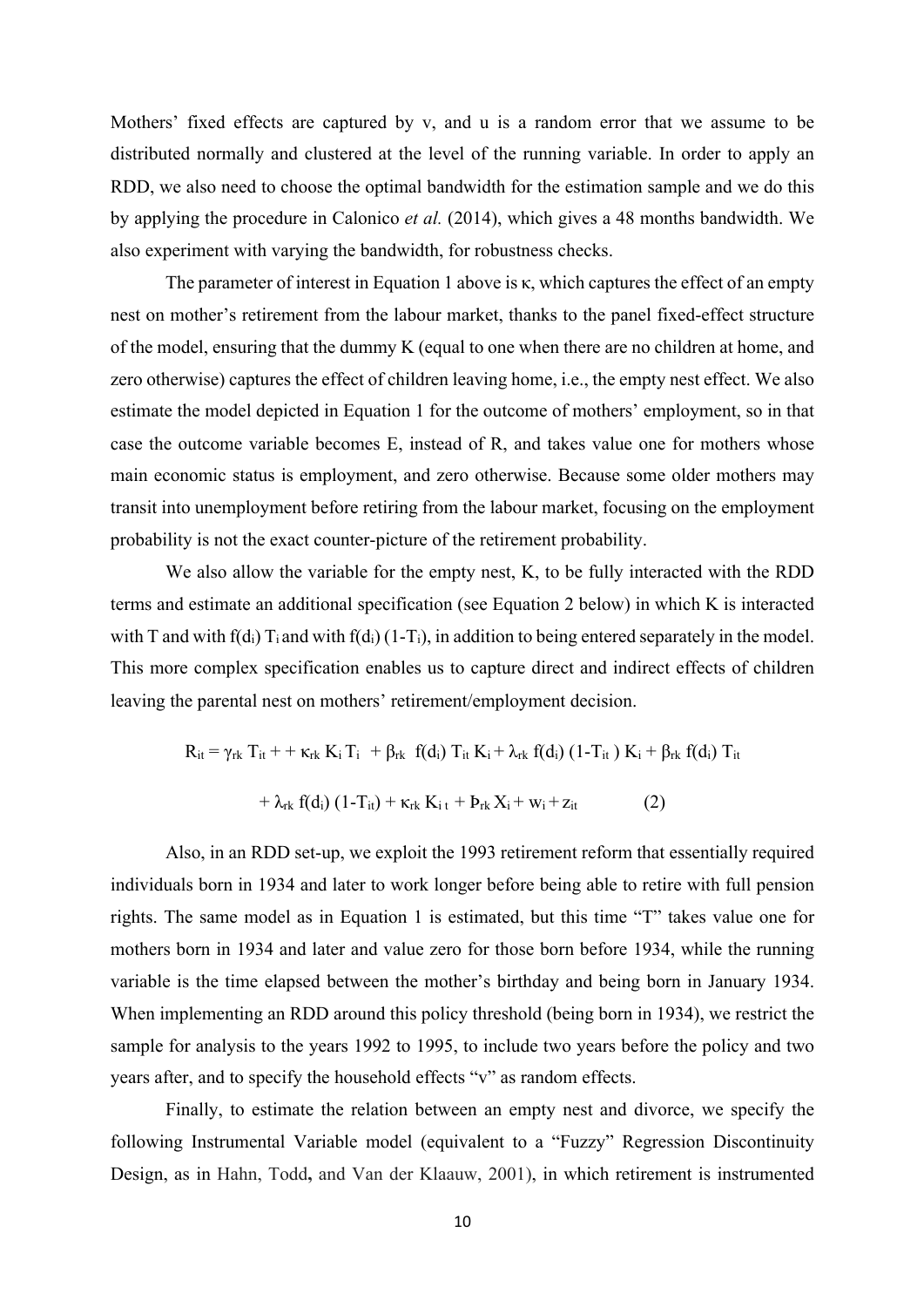with "T", the minimum legal retirement age (or being born in 1934, in the alternative RDD setup). Equation 4 below provides the first stage IV equation for retirement while Equation 3 depicts the IV outcome model. In addition to the outcome S, equal to one if older women report being divorced at the time of the LFS survey interview, and zero otherwise, we also consider the outcomes of marriage and singlehood.

$$
S_{it} = \gamma_s R + \kappa_s K_{i\,t} + P_s X_i + m_i + n_{it} \qquad (3)
$$
  

$$
R_{it} = \gamma_{iv} T_{it} + \beta_{iv} f(d_i) T_{it} + \lambda_{iv} f(d_i) (1 - T_{it}) + \kappa_{iv} K_{i\,t} + P_{iv} X_i + o_i + p_{it} \quad (4)
$$

Again, in this context, we specify and estimate a more complex model, in which the variable for the empty nest, K, is fully interacted with retirement, R, and with the RDD terms, T,  $f(d_i)$  $T_i$  and  $f(d_i)$  (1- $T_i$ ) in the first stage equation (Equation 6 below), as follows.

$$
S_{it} = \gamma_{sk} R K + \gamma_{ss} R + \kappa_{sk} K_{i\,t} + b_{sk} X_{i} + q_{i} + c_{it}
$$
 (5)  

$$
R_{it} = \gamma_{ivk} T_{it} K + \beta_{ivk} f(d_{i}) T_{it} K + \lambda_{ivk} f(d_{i}) (1 - T_{it}) K + \gamma_{ivv} T_{it} + \beta_{ivv} f(d_{i}) T_{it} + \lambda_{ivv}
$$
  

$$
f(d_{i}) (1 - T_{it}) + \kappa_{ivk} K_{i\,t} + b_{ivk} X_{i} + y_{i} + e_{it}
$$
 (6)

Again, we consider two alternative treatment avenues, the minimum legal retirement age setup (in which the treatment dummy, T, is equal to one for women 60 and over), and the 1993 retirement reform (when T is set equal to one for women born in 1934 or later and the sample for analysis is restricted to the LFS survey years 1992 to 1995).

The IV models described in Equations 3, 4, 5, and 6, are estimated applying random effects and also, as an additional specification, restricting the analysis sample to older women who had at least some children living at home in the previous year. The sample bandwidth is set equal to 48 months, as for the retirement outcome RDD model (see discussion above).

#### **4. Results of estimations**

We have estimated the empirical models (in Section 4 above) for older women's labour market and marriage market outcomes, as a function of an empty nest (defined as no children living at home).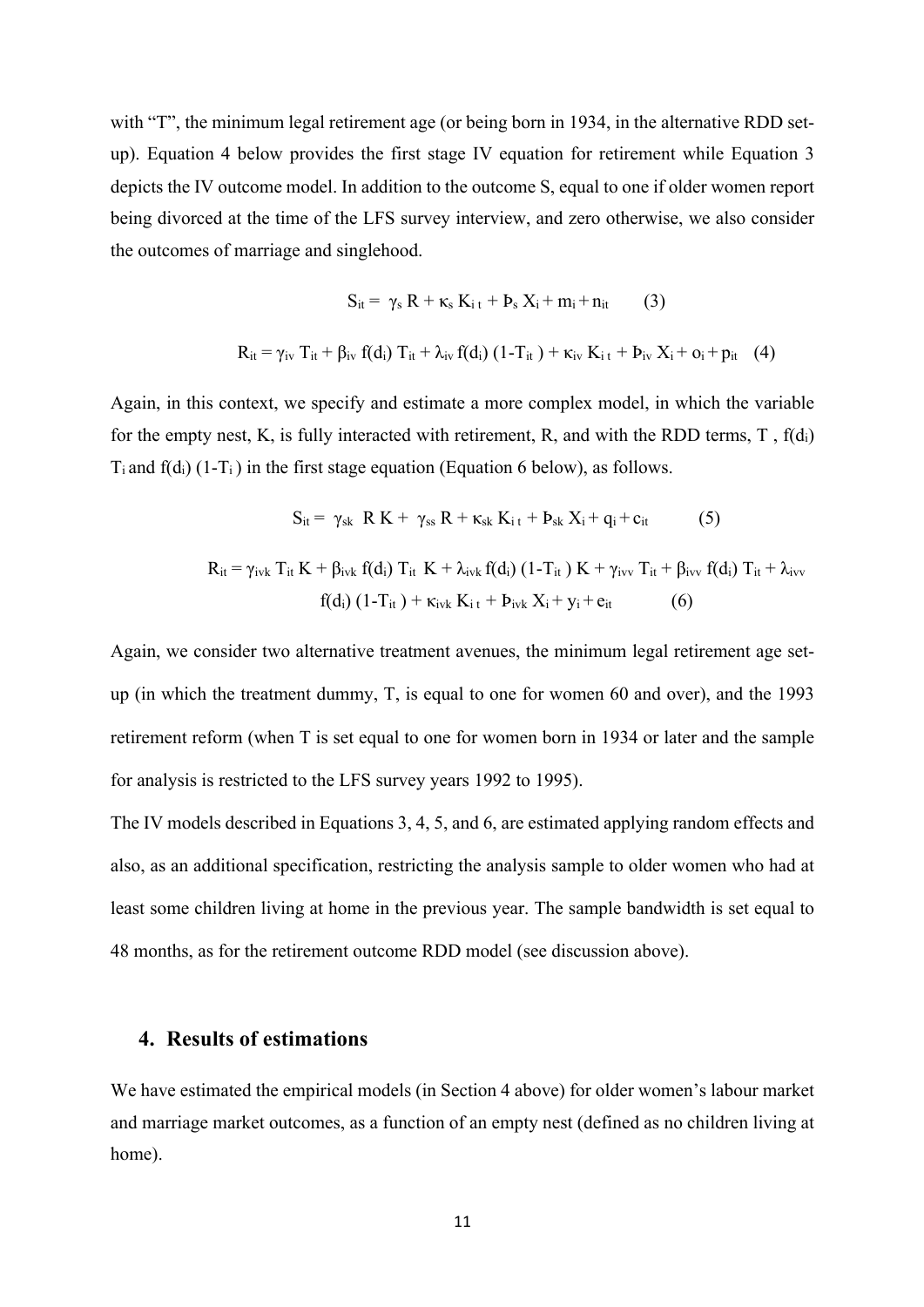The results of the estimation of these RDD models are presented, respectively, in Tables 2 and 3, using the legal minimum retirement age (in Table 2) and the 1993 retirement reform (in Table 3) to identify the impact of other factors that may co-determine mothers' retirement and employment decisions resulting from children leaving the parental nest. The upper blocks of results in each Table relate to the sample of older women, regardless of their marital status, while the lower blocks of results focus on partnered women who reported being married or cohabiting and whose partner also participated in the LFS survey (see Section 2 for more details of sample selection and analysis variables). For each outcome, we present two sets of results, corresponding to Equations 1 and 2 of Section 3, respectively.

Under each RDD specification, exploiting either the minimum legal retirement age (Table 2) or the 1993 retirement reform (Table 3), we find that an empty nest has a significant positive association with mothers' retirement probability and a negative association with mother's employment probability.

Specifically, an empty nest increases mothers' retirement probability by 3 to 5 percentage points (see right-hand block of results in Table 2) and lowers mothers' employment probability by about 1 percentage point, with the employment effect being statistically significant only for non-married women. This conclusion is reached by comparing the upper and lower results in Table 2, relating, respectively, to all women (upper block) and to partnered women, both married and cohabiting women (lower block). This is confirmed by re-estimating the model only for non-married women (results not shown for lack of space, but available from the authors).

Table 2 shows that an empty nest does not, per se, impact mothers' retirement (or employment) decisions, but its positive impact on retirement (and negative impact on employment for non-married women) only kicks in when mothers approach retirement age, since the dummy for an empty nest is only statistically significant when it is interacted with the dummy for women's being aged 60 and above, although it is not statistically significant when entered separately.

Table 3 hinges on the 1993 retirement reform that provided incentives for individuals born in 1934 and later to postpone retirement, and controls for women's random effects (while the model estimated in Table 2 controls for women's fixed effects, as discussed in Section 3). 6 An empty nest is associated with an increase of 6 to 9 percentage points in older women's probability to retire, and with a reduction of 4 percentage points in employment probability. In

<sup>&</sup>lt;sup>6</sup> As already mentioned, we cannot estimate a fixed-effects RDD model for the 1993 reform, since individual birthdays do not vary over time.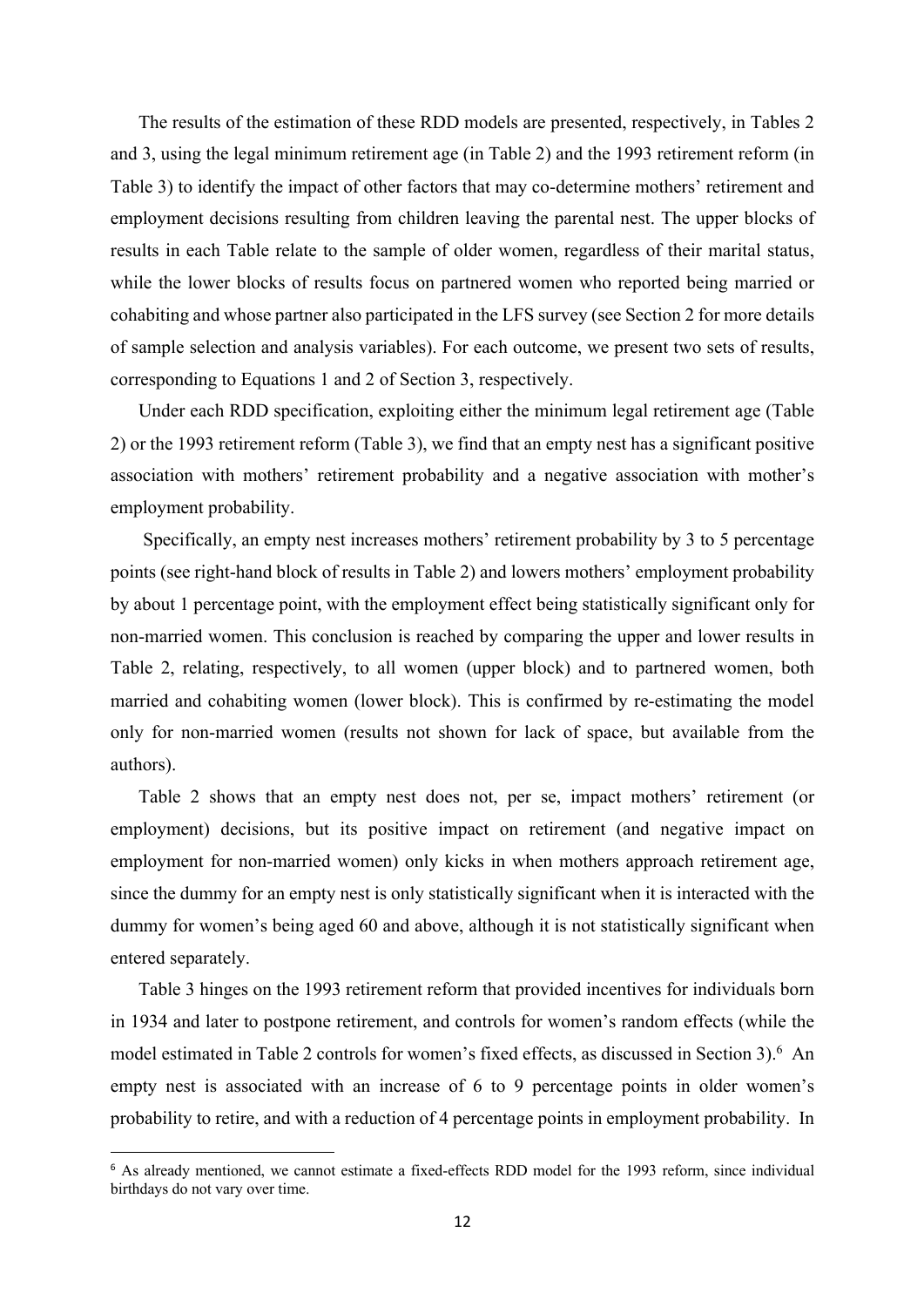line with the findings in Table 2, the negative employment associated with an empty nest is only statistically significant for unmarried women.

In particular, the set-up in Table 3, that exploits the 1993 reform to single out retirement drivers other than an empty nest, is such that we consider only the years prior to (1992 and 1993) and after (1994 and 1995) the reform year, to capture the unanticipated impact of the reform on mothers' retirement decisions, as the reform was announced in the summer of 1993 and implemented as from January 1994. Under this empirical RDD framework, we find that an empty nest affects mothers' retirement and employment decisions by itself and not via the reform, as the interaction term with the reform is not statistically significant (right-hand block of results in Table 3, for the retirement and employment probabilities). This contrasts with the findings in Table 2, where we show that the empty-nest impact kicks in only via its interaction with mothers reaching the legal retirement age.

To check whether these different estimates may be due to having controlled for fixed effects in the model of Table 2 and for random effects in the model of Table 3, we re-estimate the model in Table 3 only for older women with a positive number of children at home in the previous year (see Table 4). We conclude that our estimates of the association between an empty nest and women's retirement probability is robust both in significance and in size. Moreover, the interaction terms between an empty nest and being born in 1934 or later (see right-hand blocks of results in Table 4) indicates that for partnered women (right-hand lower block of results in Table 4) the effect of an empty nest on retirement (or employment) works via its interaction with the policy reform but has no effect when considered separately from the reform. This is in line with the findings in Table 2 and confirms our intuition that the positive impact of an empty nest on mothers' retirement probability only applies to mothers who are close to retirement age. However, this seems to hold true here only for partnered mothers, since when we consider mothers altogether (right-hand upper block of results in Table 4) the interaction term between an empty nest and being born in 1934 or later is not statistically significant. The treatment effect of being born in 1934 also loses its statistical significance. This could possibly be driven by the heterogenous responses of the group of unpartnered mothers, with the reform and the empty nest working in opposite directions (as children' departure from the nest would strongly encourage mothers to retire but, on the other hand, the reform was pushing them to postpone retirement). Some unpartnered mothers are perhaps more sensitive to the policy incentives, while others respond more to the empty nest. Notwithstanding this, the estimates of the association between an empty nest (considered separately from the policy reform) and mothers' retirement remains strongly positive, and that with mothers' employment strongly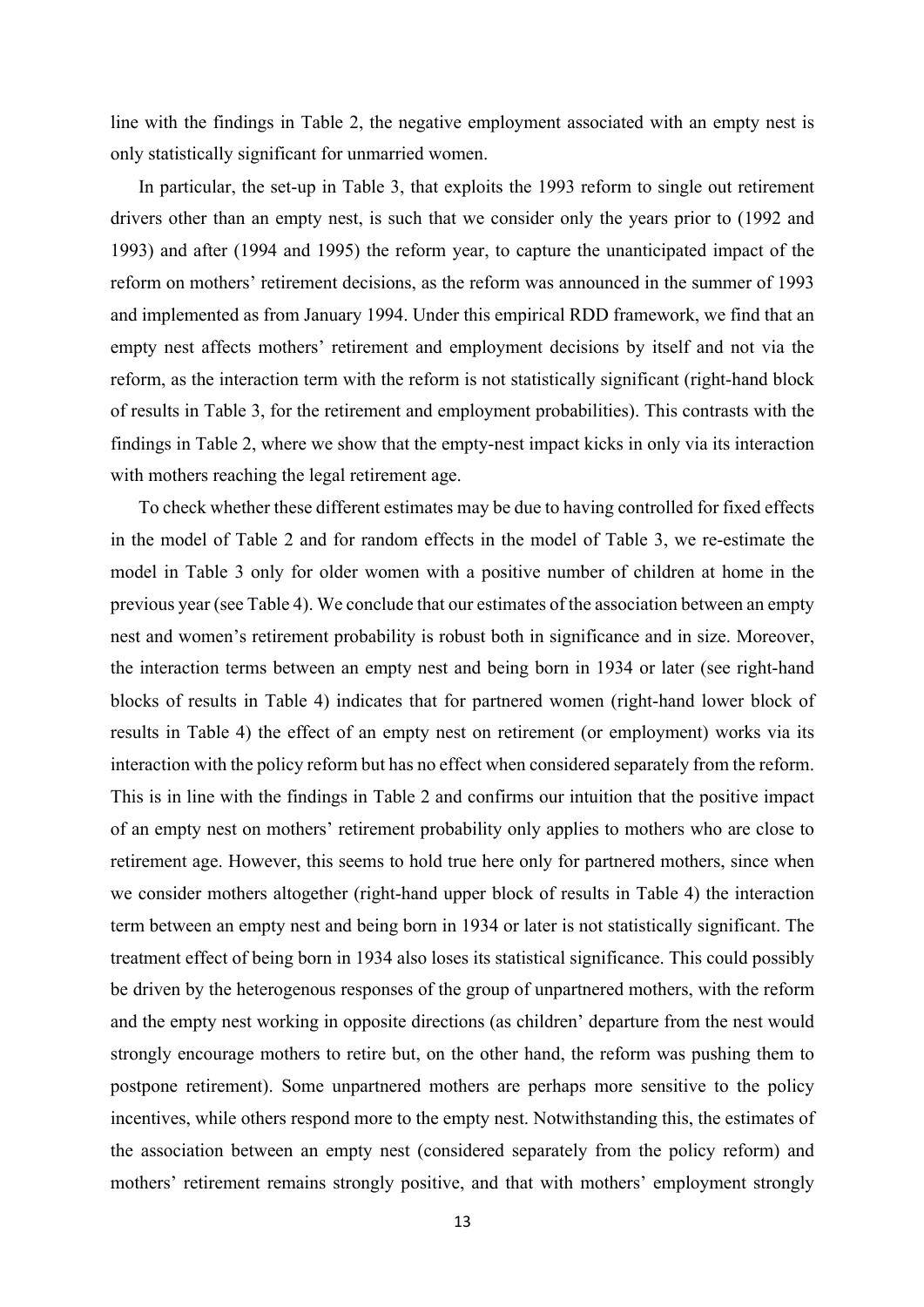negative. All in all, we conclude that an empty nest is strongly and positively associated with older women's retirement from the labour market while the findings are less clear-cut for employment.

Next, we estimate the relation between the empty nest and older women's marital status, distinguishing the outcomes of marriage, divorce and singlehood and taking an instrumental variable approach, which can also be seen as a fuzzy Regression Discontinuity Design, hinging on the minimum legal retirement age, with women's fixed effects in the lower block of results in Table 5. Alternatively, when exploiting the 1993 policy reform for identification, women's random effects are used (see the upper block of results in Table 5). We estimate two separate models, one in which we fully interact the variable for an empty nest with the treatment (righthand sets of results in Table 5) and one in which we do not (left-hand sets of results in Table 5).

We find that an empty nest is negatively associated with older women's marriage probability and positively associated with older women's probability to divorce or to be single. However, when taken together with retirement, an empty nest is positively associated with older women's marriage probability, and also shows a positive association with their divorce probability (see Table 5). Moreover, retirement appears to have a negative impact on older mothers' marriage stability (see Dorley and Stancanelli, 2019, for a discussion of the relation between retirement and partners' marriage stability). To better grasp what underlies these estimates, the models are re-estimated after restricting the sample to women with a positive number of children in the previous year (see Table 6). We then conclude that the intersection of mothers' retiring from the labour market and children leaving the parental home is positively associated with mothers' marriage probability, while the association with divorce becomes not statistically significant.

The take-away from all this is that:

- 1. An empty nest has a positive statistical association with mothers' retirement probability.
- 2. An empty nest has a negative statistical association with mothers' marriage probability and a positive association with mothers' divorce probability.
- 3. The interface of an empty nest and retirement is less clear, suggesting that for some mothers, marital stability may possibly improve when the children leave home and mothers retire from work.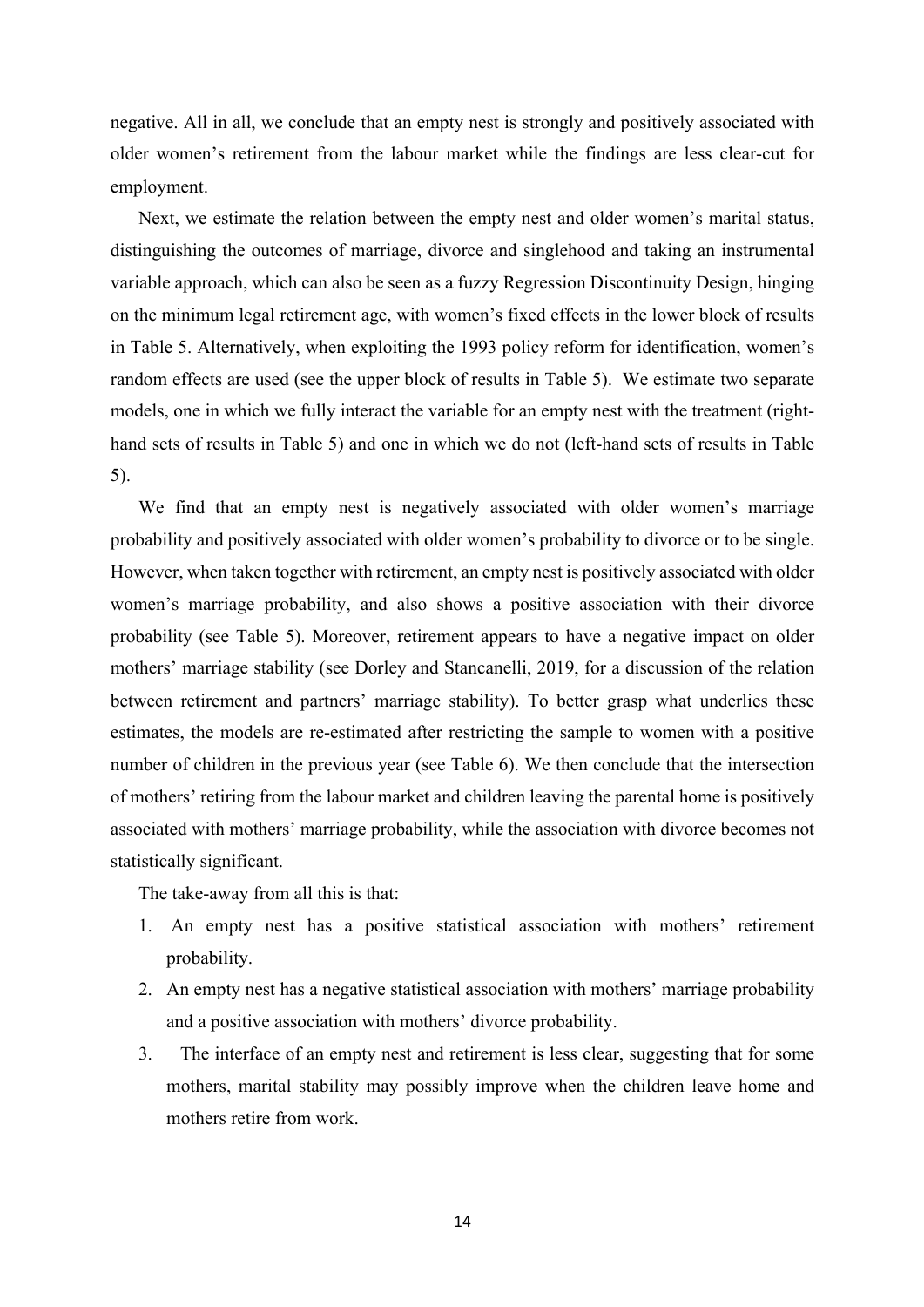These findings are globally robust to variations in the bandwidth for the estimation sample and to dropping controls for the model (results not shown for lack of space, but available from the authors).

### **5. Conclusions**

This study aims to gather evidence on the largely unexplored relationship between an empty nest, defined as the situation in which children leave the parental home, and mothers' employment and marriage stability outcomes. We take from the medical literature that highlights an empty nest syndrome, which may especially affect mothers when their adult children leave home, and we expand on the sparse social sciences literature on the impact of an empty nest on parents' marriage stability.

Mothers' employment and marital stability are difficult to predict a priori when children leave the parental nest. Because the time at which adult children leave the parental nest is often close to parents' retirement from the labour market, we must disentangle the factors that may co-determine mothers' labour market and marriage outcomes, and the adult children's decision to leave home. To do so, we examine the minimum legal retirement age, as well as a retirement reform that was announced and implemented within a short time frame, thus taking the targets by surprise. We use the longitudinal structure of the French Labour Force Surveys of 1990- 2002 to estimate fixed effects models, as well as random effects models, in which we select only mothers with children still living at home in the previous year.

We find a large and positive statistical association of an empty nest with mothers' retirement from the labour market, with estimates of mothers' retirement probability being in the range of 3 to 9 percentage points higher when the nest is empty. Moreover, there is global evidence that an empty nest is associated with lower marriage probability and higher divorce probability of older mothers. However, when taken in combination with retirement from work, an empty nest may be associated positively with the marriage chances of some mothers. All in all, this suggests that when there are children still living at home, mothers postpone retirement, but when those children leave, marital stability is at stake.

The evidence gathered in this study suggests a need for family and retirement policies to target older mothers during the years when adult children are likely to leave the parental home.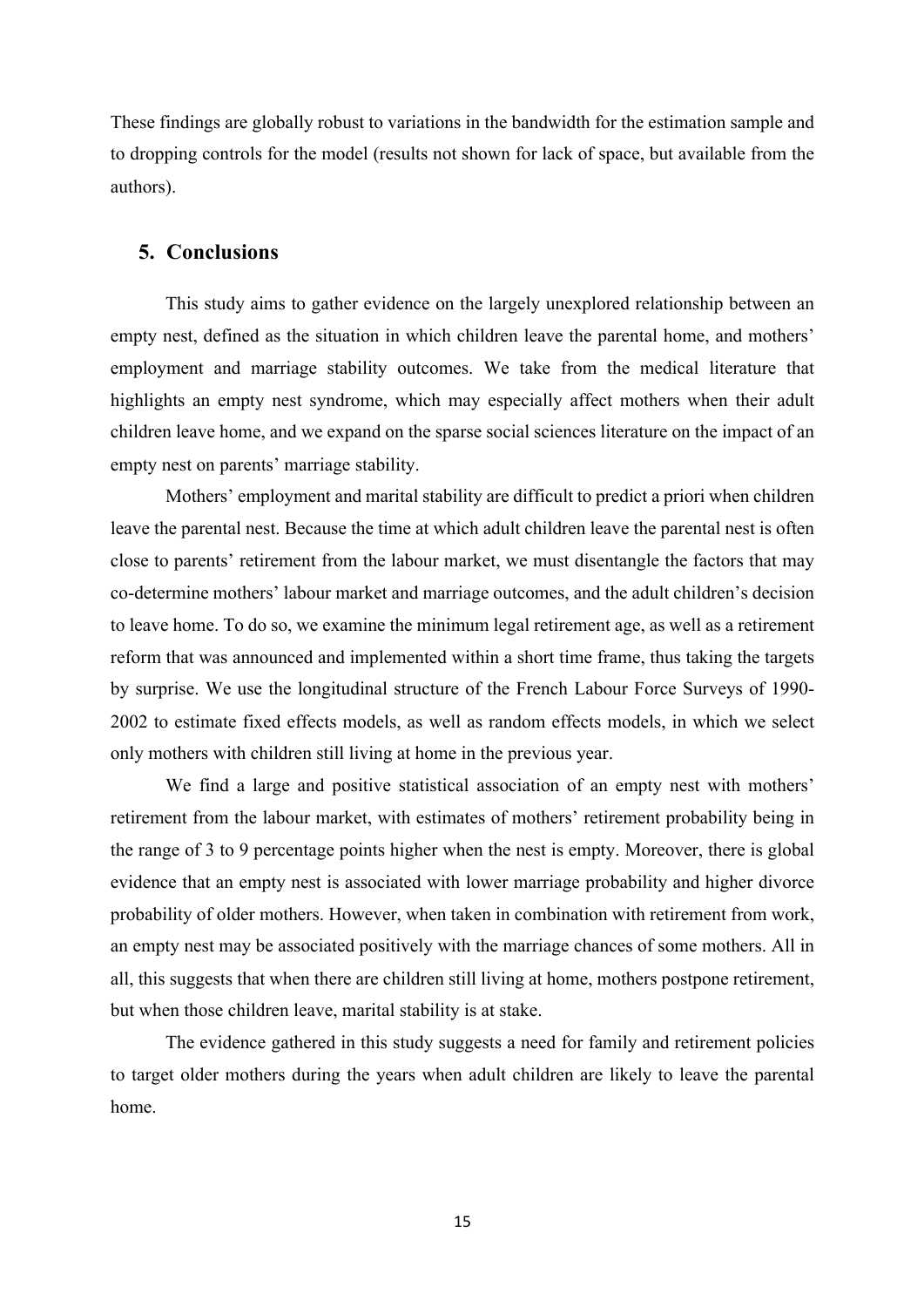## **Bibliography**

Angrist, Joshua D. and Jorn-Steffen Pischke (2009), "Mostly Harmless Econometrics: An Empiricist's Companion", Princeton University Press.

Baker Michael, Jonathan Gruber and Kevin Milligan (2008), "Universal child care, maternal labour supply, and family well-being", Journal of Political Economy, 116(4): 709–745

Becker, Gary S. (1981), "A Treatise on the Family", Harvard University Press, Cambridge.

Becker, Gary S., Elisabeth M. Landes and Robert T. Michael (1977), "An economic analysis of marital instability", Journal of Political Economy, 85(6): 1141-1187.

Bellido, Héctor, José Alberto Molina, Anne Solaz and Elena Stancanelli (2016), "Do children of the first marriage deter divorce?", Economic Modelling, 55: 15-31.

Bitler, Marianne, and Hilary Hoynes (2015), "Living arrangements, doubling up, and the Great Recession: Was this time different?", American Economic Review 105(5): 66–70.

Bleemer, Zachary, Meta Brown, Donghoon Lee, and Wilbert van der Klaauw (2015), "Debt, jobs, or housing: What's keeping millennials at home." Staff Report No. 700. New York, NY: Federal Reserve Bank of New York.

Brown, Susan L. and I-Fen Lin (2012), "The gray divorce revolution: Rising divorce between middle-aged and older adults, 1990-2010", Journal of Gerontology, Series B, Psychological Sciences and Social Sciences, 67(6): 731-741.

Clay, Rebecca A. (2003). "An empty nest can promote freedom, improved relationships." Monitor on Psychology, 34(4). Retrieved from http://www.apa.org/monitor/apr03/pluses.aspx

Conseil d'Orientation des Retraites (2008), "Retraites, droits familiaux et conjugaux", La Documentation Française.

Cooper, Daniel and Marıa Jose Luengo-Prado (2018), "Household formation over time: Evidence from two cohorts of young adults", Journal of Housing Economics, 41: 106-123.

Del Boca, Daniela, Silvia Pasqua, and Chiara Pronzato (2009), "Motherhood and market work decisions in institutional context: a European perspective," Oxford Economic Papers, Oxford University Press, 61 (1): i147-i171.

Dilender, Marc (2014), "Social security and divorce decisions", Upjohn Institute working paper 14-206.

Doorley, Karina and Elena Stancanelli (2019), "Marital status and retirement: An empirical study for France", IZA DP 12299.

Ermisch, John, and Pamela Di Salvo (1997), "The economic determinants of young people's household formation," *Economica,* 64(256): 627–44.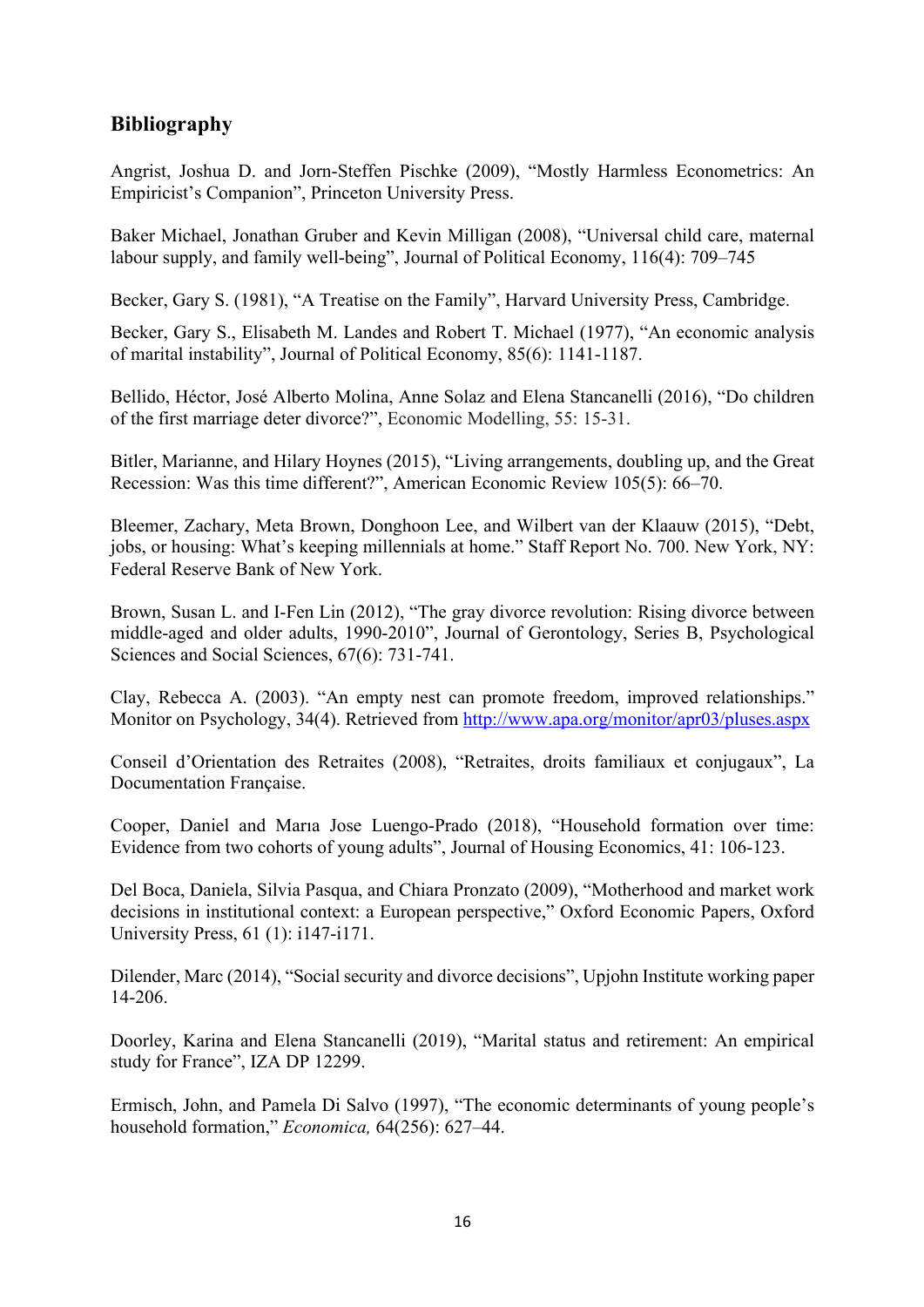Eurostat (2018), "Bye bye parents: When do young Europeans flee the nest?", Eurostat news, 15/5/2018. https://ec.europa.eu/eurostat/web/products-eurostat-news/-/EDN-20180515-1

Eurostat (2020), "Women are having their first child at an older age?", Eurostat news, 15/5/ 2020. https://ec.europa.eu/eurostat/web/products-eurostat-news/-/DDN-20200515-2

Friedberg, Leora and Stern, Steven (2003), "The economics of marriage and divorce", University of Virginia, mimeo.

Furtado, D., Marcen, M. and Sevilla A. (2013), "Does culture affect divorce? Evidence from European immigrants in the United States," Demography, 50: 1013-1038.

Giuliano, Paola (2007), "Living arrangements in Western Europe: Does cultural origin matter?" Journal of the European Economic Association, 5(5): 927–952.

Gornick, Janet C. and Marcia K. Meyers (2003), "Families that work: Policies for reconciling parenthood and employment." Russell Sage Foundation, New York City

Grossbard-Shechtman, Shoshana (1993), "On the economics of marriage - A theory of marriage, labor and divorce," Boulder, CO: Westview Press, 1993.

Harkness, Sara (2008), "Empty nest syndrome", In: Loue S.J., Sajatovic M. (eds) Encyclopedia of Aging and Public Health. Springer, Boston, MA.

Hahn, Jinyong; Petra Todd; Wilbert Van der Klaauw (2001), Regression-Discontinuity Design, Econometrica, 69 (1), pp. 201-209.

Lee, David S. and Thomas Lemieux (2010), "Regression discontinuity designs in economics," Journal of Economic Literature, 48(2): 281-355.

Lyons, Lindsay (2008), "Is empty-nest syndrome nothing but an empty myth?" U.S. News & World Report. Retrieved from http://health.usnews.com/health-news/familyhealth/articles/2008/03/05/is-empty-nest-syndrome-nothing-but-an-empty-myth

Matsudaira, Jordan D. (2016), "Economic conditions and the living arrangements of young adults: 1960 to 2011," Journal of Population Economics, 29(1): 167–195.

McCrary, Justin (2008), "Manipulation of the running variable in the regression discontinuity design: A density test," Journal of Econometrics, 142: 698-714.

Moen, Phillys, Jungmeen E. Kim and Heather Hofmeister (2001), "Couples' work/retirement transitions, gender, and marital quality," Social Psychology Quarterly, 64 (1): 55-71.

Nichols, Austin (2014), "Stata module for regression discontinuity estimation", Stata Journal, Boston College.

Office for National Statistics (2013), "The number of people age 60 and over getting divorce has risen since the 1990s", http://www.ons.gov.uk/ons/rel/family-demography/older-peopledivorcing/2011/sty-divorce.html.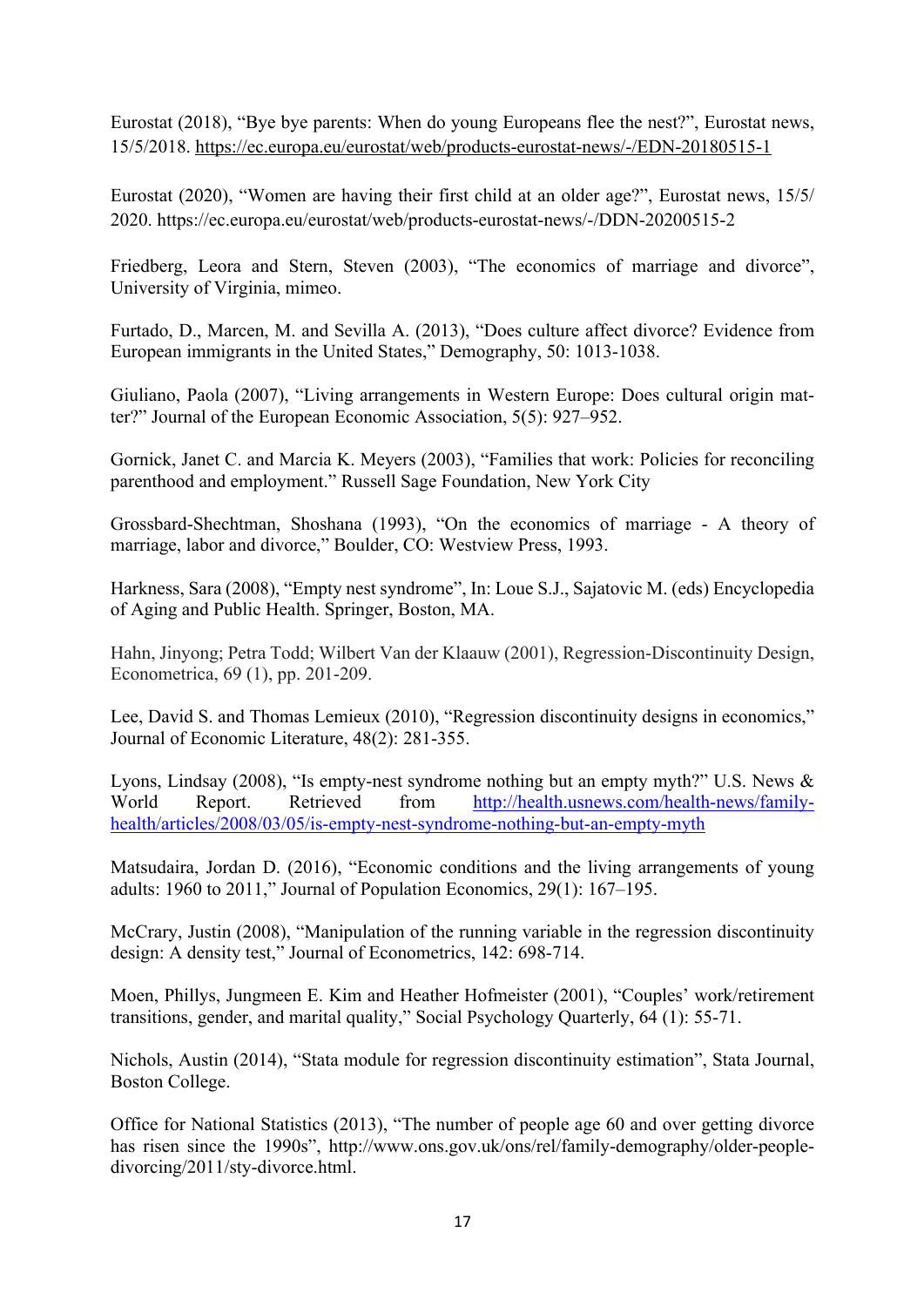Parker-Pope, Tara (2009). "Your nest empty? Enjoy each other". The New York Times. Retrieved from https://www.nytimes.com/2009/01/20/health/20well.html? r=2

Peter, Elisabeth (1986), "Marriage and divorce: Informational constraints and private contracting", American Economic Review, 76 (3): 437-54.

Sevilla-Sanz, Almudena (2010), "Household division of labor and cross-country differences in household formation rates," Journal of Population Economics, 23: 225-249.

Sigle-Rushton, Wendy and Jane Waldfogel (2007), "Motherhood and women's earnings in Anglo-American, Continental European, and Nordic countries." Fem Econ 13: 55–91.

Stancanelli, Elena (2015), "Divorcing upon retirement", IZA DP 8117.

Stancanelli, Elena (2017), "Couples' retirement under individual pension design: A regression discontinuity study for France," Labour Economics, 49: 14-26.

Stevenson, Betsey, and Justin Wolfers (2007), "Marriage and divorce: Changes and their driving forces", Journal of Economic Perspectives, 21(2): 27-52.

Thapa, Deependra Kaji (2018), "Migration of adult children and mental health of older parents 'left behind': An integrative review", PLOS ONE. 13 (10).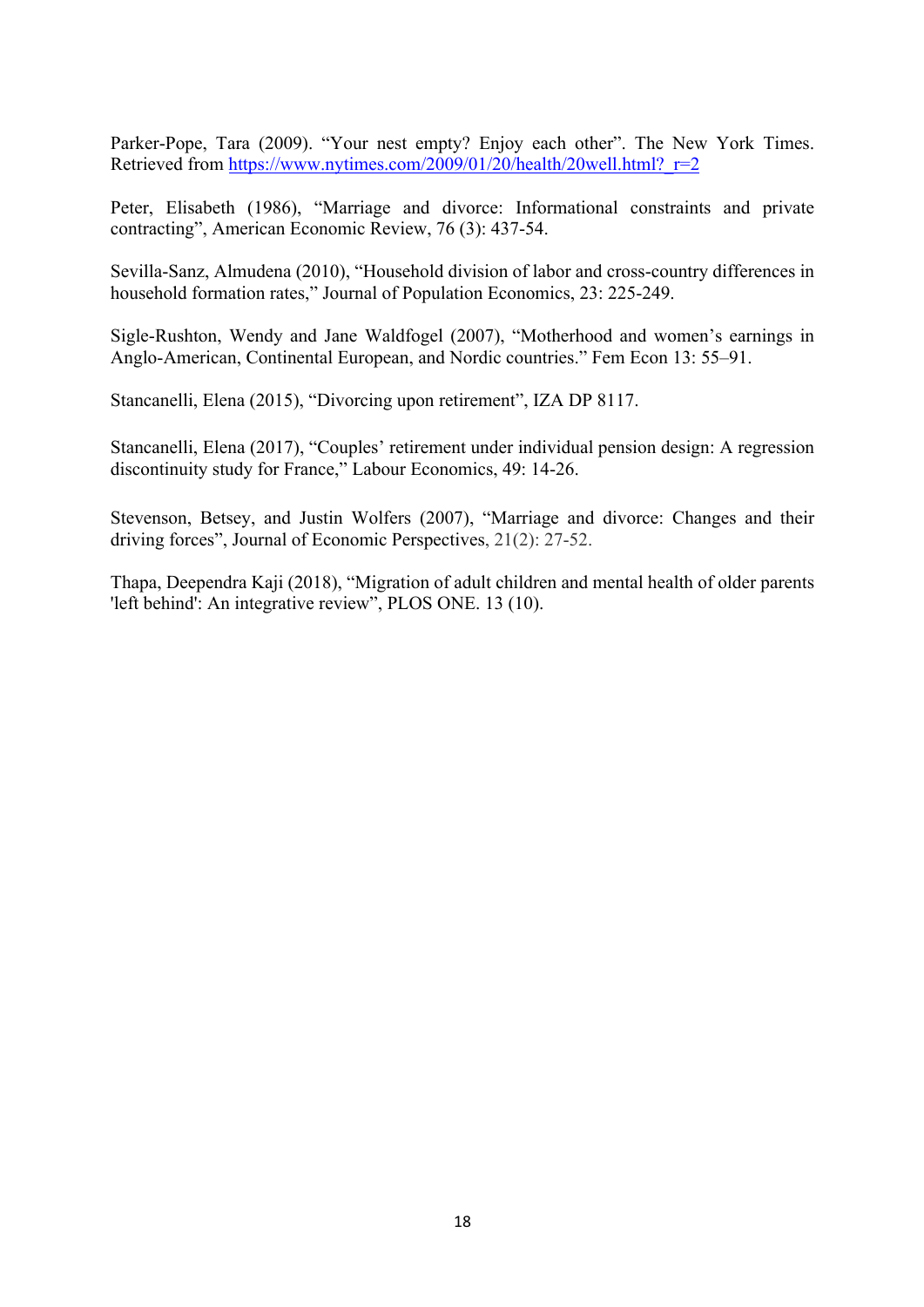

Figure 1. Divorced French persons by year of divorce and duration of the marriage (as a percentage of the married population in the same year)

Source: Author's plot of data from the French Ministry of Justice.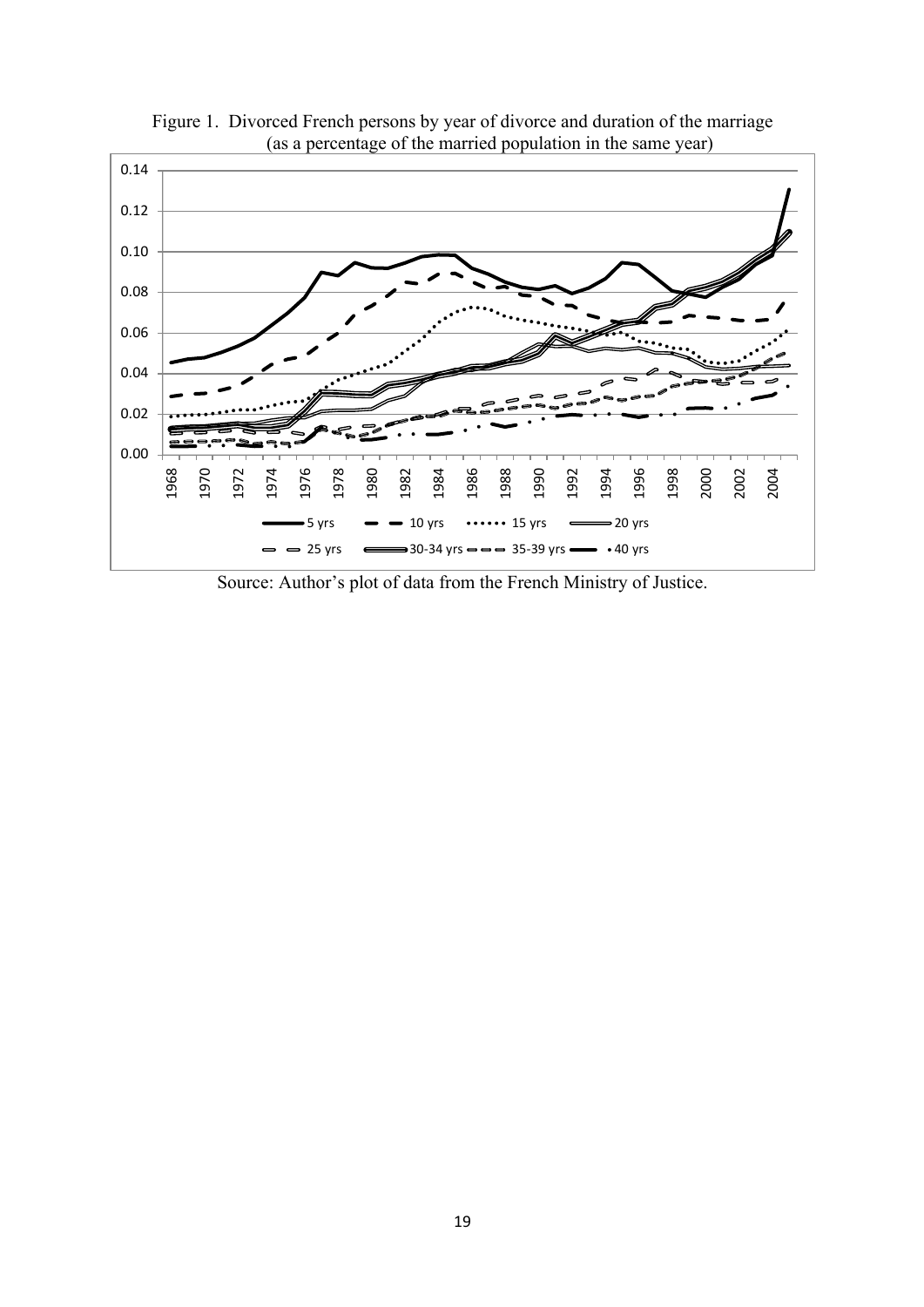| Table 1. Descriptive statistics |
|---------------------------------|
|---------------------------------|

| All women                 | Age 56 to 60 |                    |                            |              | Age 60 to 64       |
|---------------------------|--------------|--------------------|----------------------------|--------------|--------------------|
|                           | Mean         | Standard deviation |                            | Mean         | Standard deviation |
| retired                   | 0.155        | 0.362              | retired                    | 0.583        | 0.492              |
| employed                  | 0.376        | 0.484              | employed                   | 0.109        | 0.312              |
| married                   | 0.758        | 0.428              | married                    | 0.722        | 0.448              |
| cohabitant                | 0.027        | 0.163              | cohabitant                 | 0.022        | 0.148              |
| single                    | 0.041        | 0.2                | single                     | 0.043        | 0.203              |
| divorced                  | 0.079        | 0.27               | divorced                   | 0.063        | 0.244              |
| widowed                   | 0.113        | 0.317              | widowed                    | 0.165        | 0.371              |
| no children still at home | 0.75         | 0.432              | no children still at home  | 0.842        | 0.364              |
| age                       | 58.01        | 1.157              | age                        | 62.01        | 1.155              |
| less than high school     | 0.598        | 0.49               | less than high school      | 0.667        | 0.471              |
| high school               | 0.251        | 0.433              | high school                | 0.217        | 0.412              |
| university and above      | 0.077        | 0.268              | university and above       | 0.064        | 0.245              |
| <b>Observations</b>       | 46,780       |                    | <i><b>Observations</b></i> | 48,655       |                    |
|                           |              |                    |                            |              |                    |
| Partnered women           | Age 56 to 60 |                    |                            | Age 60 to 64 |                    |
|                           | Mean         | Standard deviation |                            | Mean         | Standard deviation |
| retired                   | 0.151        | 0.358              | retired                    | 0.559        | 0.496              |
| employed                  | 0.35         | 0.477              | employed                   | 0.097        | 0.296              |
| married                   |              |                    | married                    |              |                    |
| single                    |              |                    | single                     |              |                    |
| divorced                  |              |                    | divorced                   |              |                    |
| widowed                   |              |                    | widowed                    |              |                    |
| no children still at home | 0.744        | 0.436              | no children still at home  | 0.841        | 0.365              |
| age                       | 58.01        | 1.157              | age                        | 62.01        | 1.155              |
| less than high school     | 0.605        | 0.488              | less than high school      | 0.672        | 0.469              |
| high school               | 0.254        | 0.435              | high school                | 0.219        | 0.414              |
| university and above      | 0.074        | 0.262              | university and above       | 0.06         | 0.238              |
|                           |              |                    |                            |              |                    |

Note. The data are drawn from the French Labour Force Surveys 1990-2002. The sample of partnered women includes married or cohabiting women living in a couple together with their partner (for whom also the partner participated in the LFS survey. The variable *no children still living at home* is set equal to one for households in which there are no children present and to zero for households with a positive number of children. Age is measured in months, since we know the birth year and month of each LFS respondent as well as the date of the LFS interview. Employment and retirement is measured as the main activity at the date of the LFS interview.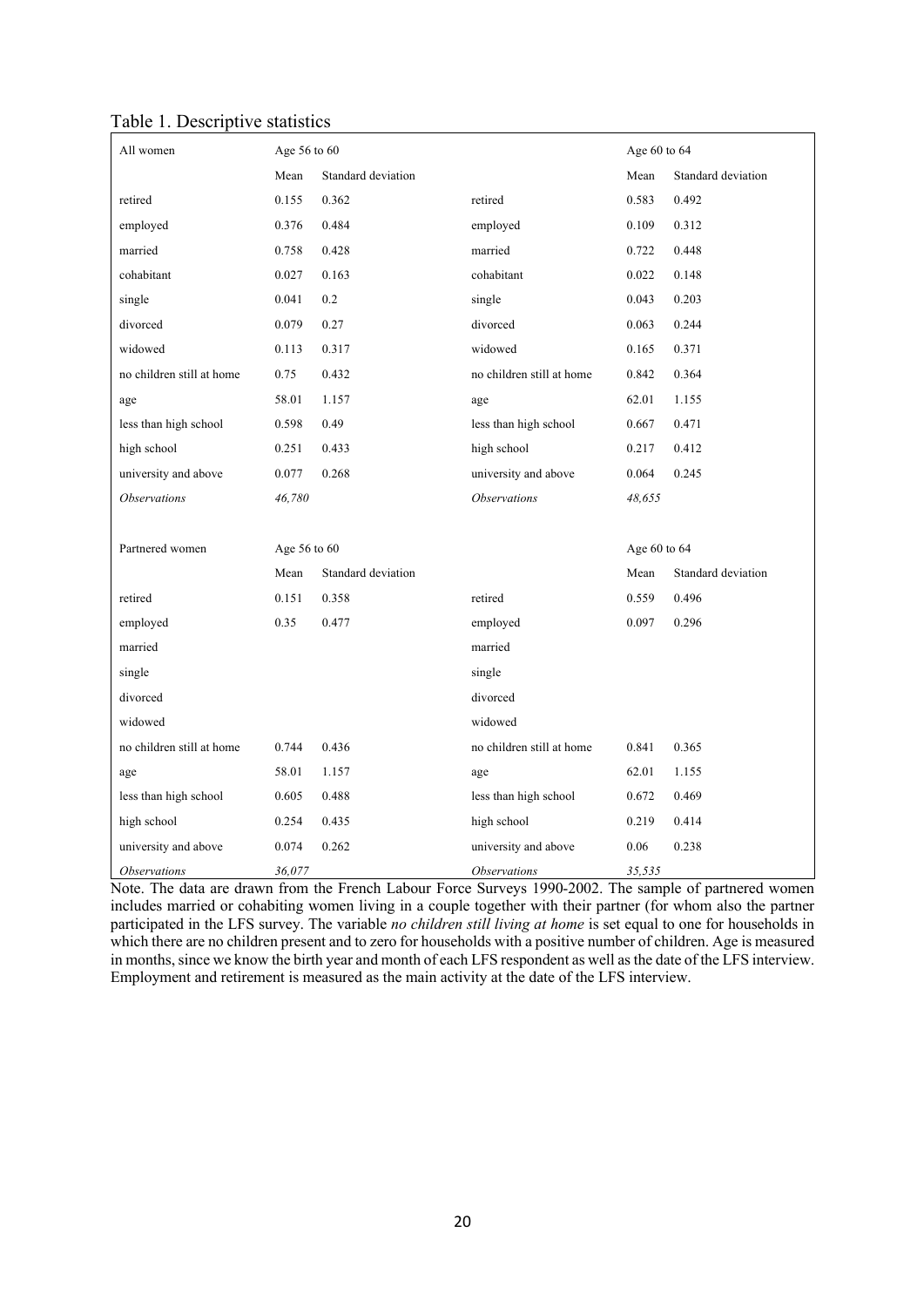



Note: The graph plots the frequency of older women's survey participation as a function of their age, measured in months distance from their  $60<sup>th</sup>$  birthday. The point 0 corresponds to age 60, the point -12 to age 59, and the point 12 to age 61, and so forth. The solid lines are plotted through the triangular kernel estimates while the dashed lines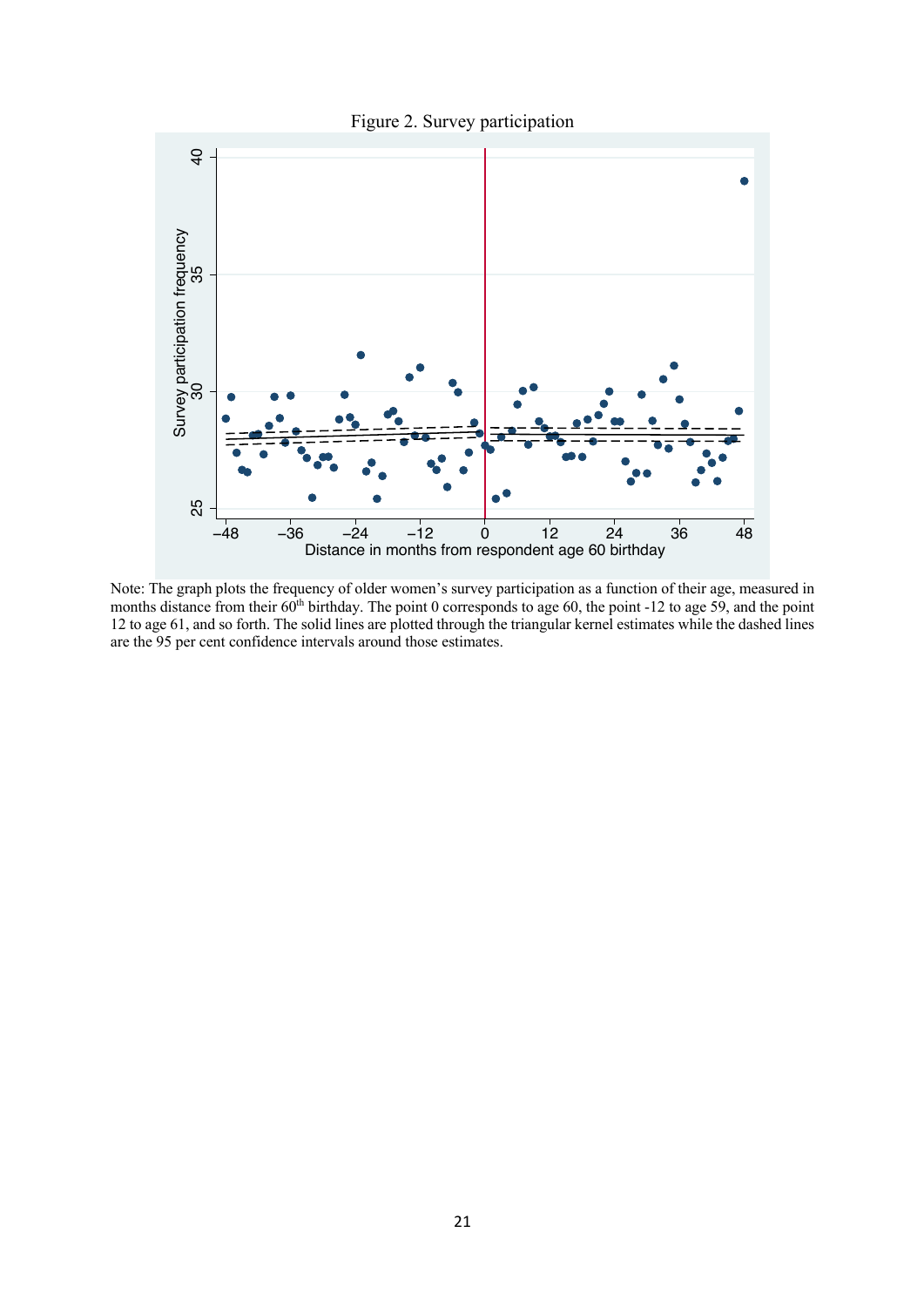

Figure 3. Any children living at home as function of the mother's age.

Note: The graph plots the proportion of children living in the respondent's home as a function of the respondent's age, measured in months distance from their 60<sup>th</sup> birthday. The point 0 corresponds to age 60, the point -12 to age 59, and the point 12 to age 61, and so forth. Here the proportion of children living in the parental nest is set equal to one if there are any children still living at home, and to zero otherwise. The solid lines are plotted through the triangular kernel estimates while the dashed lines are the 95 per cent confidence intervals around those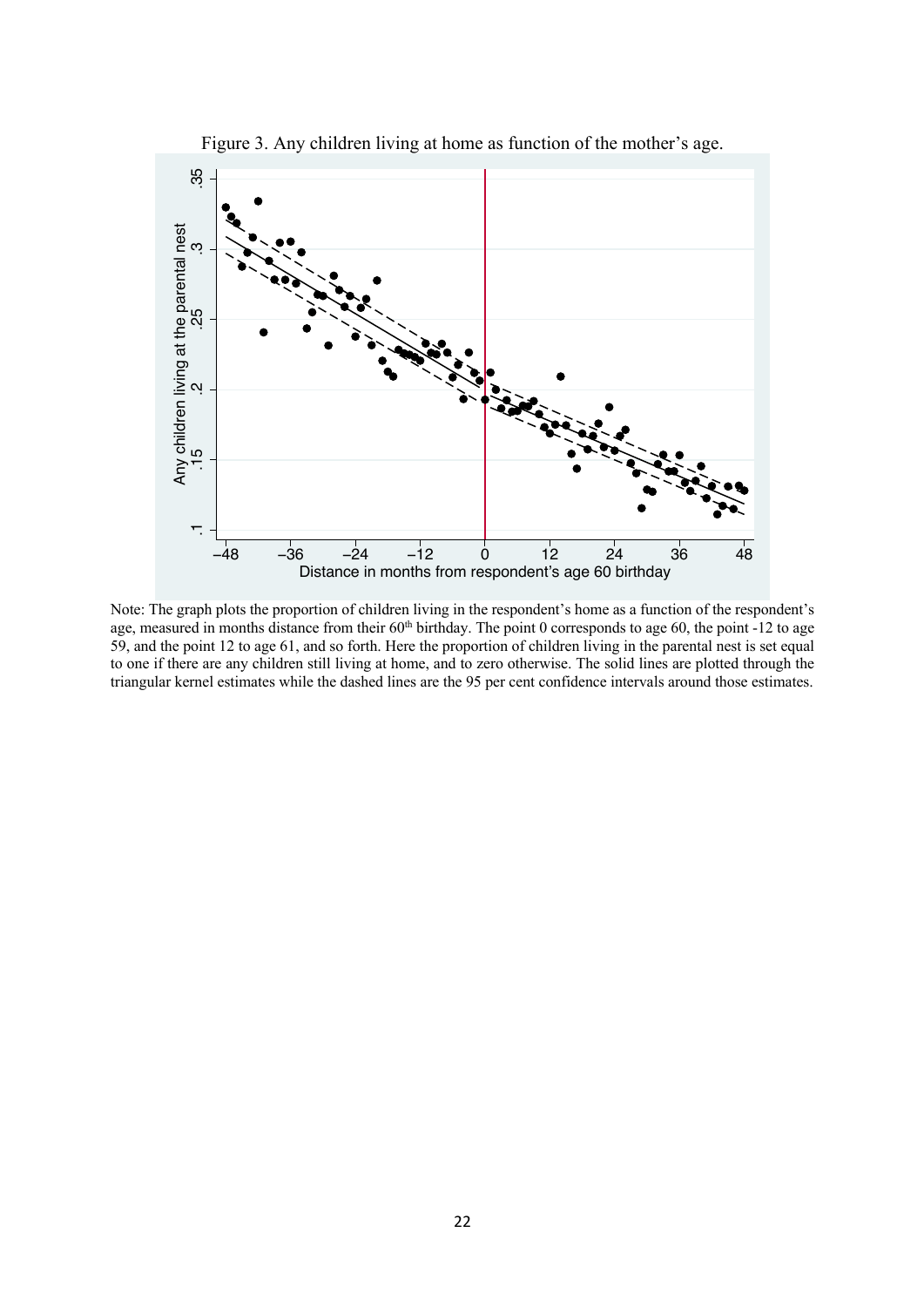

Figure 4. Retirement probability as a function of mother's birthday

Note: The graphs plot older women's retirement probability as a function of their age, measured in months distance from their 60<sup>th</sup> birthday (left chart) or from birthdate on January 1934 (right chart), respectively. The latter reflecting the effect of the 1993 reform that postponed retirement for those born in 1934 and later. The solid lines are plotted through the triangular kernel estimates while the dashed lines are the 95 per cent confidence intervals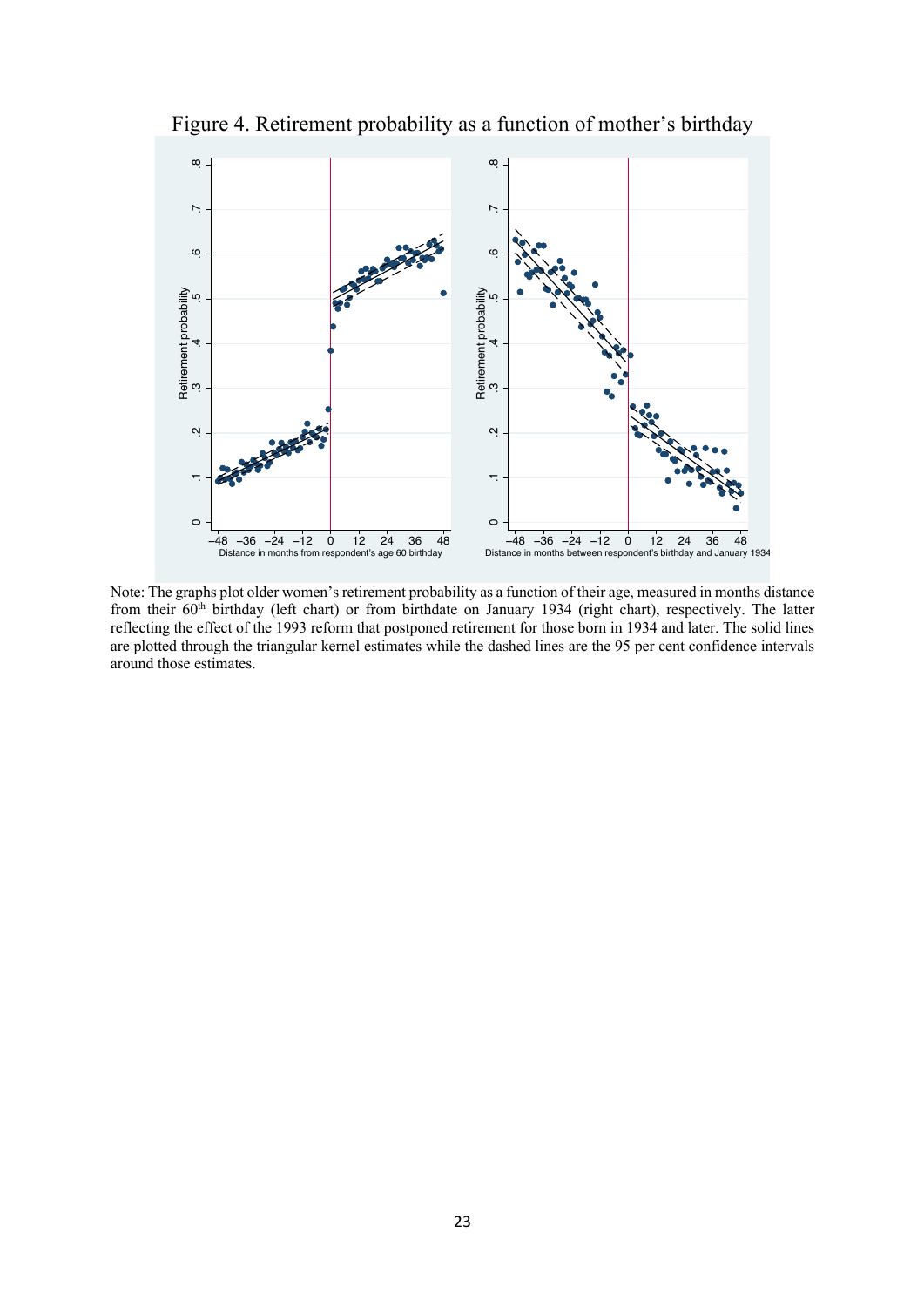

Figure 5. Marriage and divorce probability as a function of mother's birthday

Note: The graphs plot older women's marriage (right panel charts) and divorce probability (left panel charts) as a function of their age, measured in months distance from their 60<sup>th</sup> birthday (top panel charts) or from birthdate on January 1934 (bottom panel charts), respectively. The latter reflects the effect of the 1993 reform that postponed retirement for those born in 1934 and later. The solid lines are plotted through the triangular kernel estimates while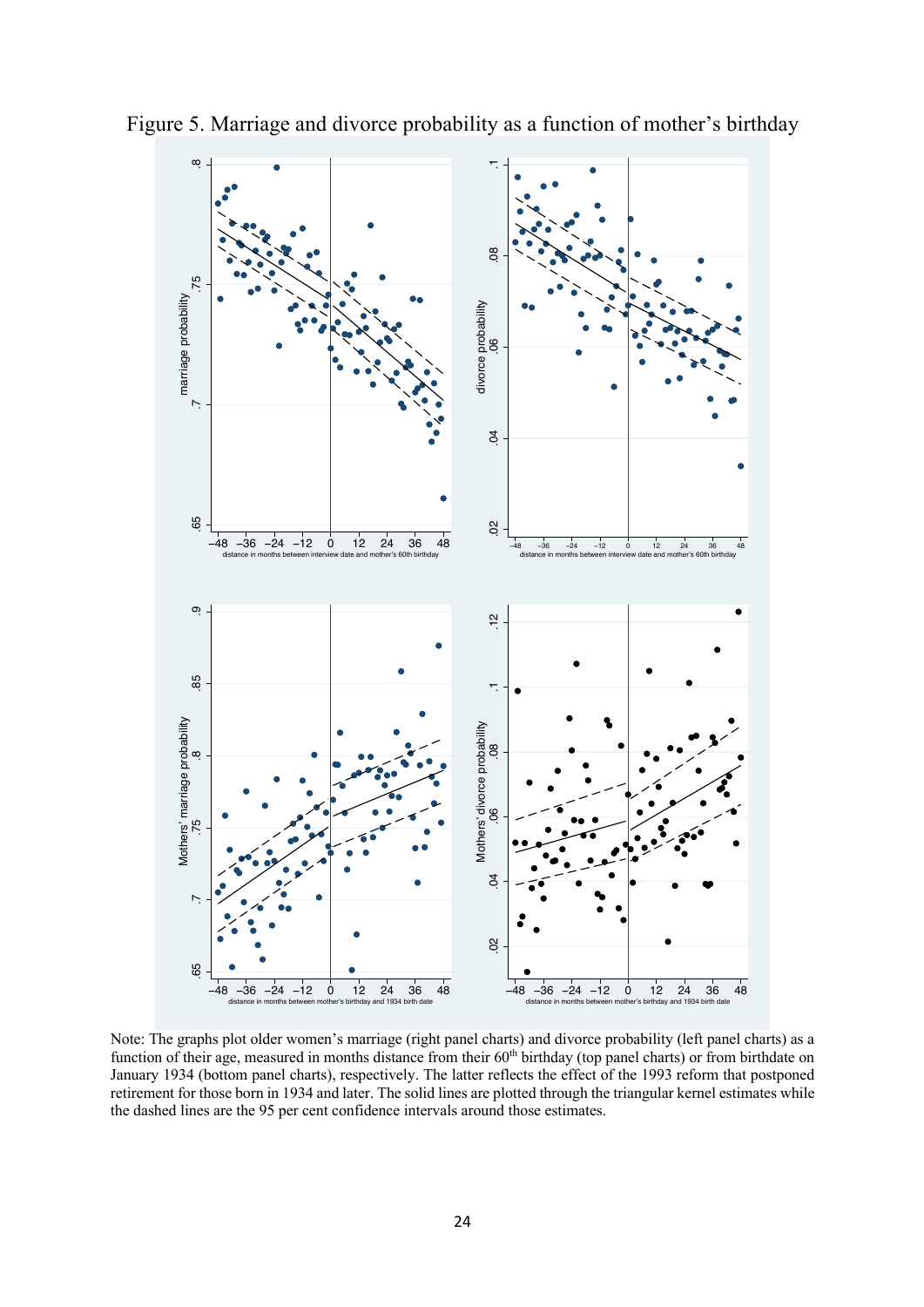| Table 2. Results of estimation of the relation between the retirement/employment probability |  |
|----------------------------------------------------------------------------------------------|--|
| of older women and an empty nest: exploiting minimum legal retirement age to identify        |  |
| retirement. Regression Discontinuity Design with fixed effects models.                       |  |

|                             | Retirement  | Employment   | Retirement  | Employment   |
|-----------------------------|-------------|--------------|-------------|--------------|
| All women                   | probability | probability  | probability | probability  |
|                             |             |              |             |              |
| Being aged 60 and above     | $0.280***$  | $-0.108***$  | $0.241***$  | $-0.0916***$ |
|                             | (0.00599)   | (0.00462)    | (0.0124)    | (0.00912)    |
| No children at home* age 60 |             |              | $0.0480***$ | $-0.0197*$   |
|                             |             |              | (0.0137)    | (0.0102)     |
| No children living          | $-0.00279$  | 0.00230      | 0.000228    | $-0.00182$   |
| at the parental home        | (0.00731)   | (0.00602)    | (0.0114)    | (0.00967)    |
| Women observations          | 30279       | 30279        | 30279       | 30279        |
| Panel women observations    | 78,173      | 78,173       | 78,173      | 78,173       |
| R squared                   | 0.821       | 0.873        | 0.821       | 0.873        |
|                             |             |              |             |              |
| Partnered women             |             |              |             |              |
| Being aged 60 and above     | $0.270***$  | $-0.0995***$ | $0.248***$  | $-0.0904***$ |
|                             | (0.00688)   | (0.00508)    | (0.0145)    | (0.0105)     |
| No children at home* age 60 |             |              | $0.0267*$   | $-0.0105$    |
|                             |             |              | (0.0158)    | (0.0117)     |
| No children living          | $-0.00517$  | 0.00263      | 0.00481     | $-0.00454$   |
| at the parental home        | (0.00825)   | (0.00680)    | (0.0129)    | (0.0109)     |
| Women observations          | 22781       | 22781        | 22781       | 22781        |
| Panel women observations    | 58,870      | 58,870       | 58,870      | 58,870       |
| R squared                   | 0.819       | 0.868        | 0.819       | 0.868        |

Note: The models estimated are linear Regression discontinuity model, with individual random effects. The bandwidth is 48 months. The controls include interactions of the dummy for being aged 60 and over with the running variable from the left and the right of the age 60 discontinuity, education dummies, and fixed effects for department of residence, size of the commune of residence, and year of the survey. The standard errors are clustered at the level of the running variable. Standard errors in parentheses. \*\*\*  $p<0.01$ , \*\*  $p<0.05$ , \*  $p<0.1$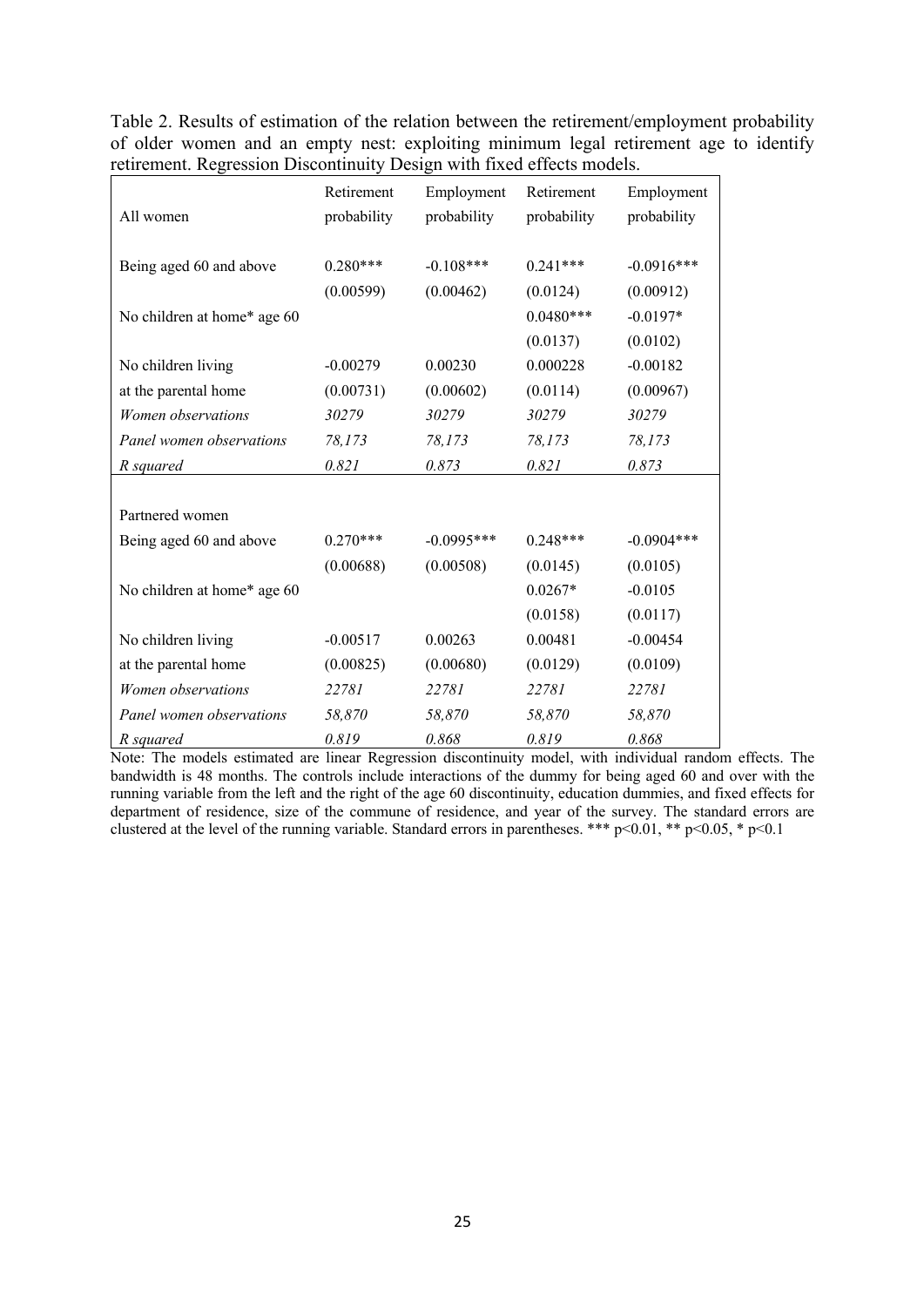Table 3. Results of estimation of the relation between the retirement and employment probability of older women and an empty nest: exploiting the 1993 retirement reform to identify retirement. Regression Discontinuity Design with random effects models.

| All women                      | Retirement<br>probability | Employment<br>probability | Retirement<br>probability | Employment<br>probability |
|--------------------------------|---------------------------|---------------------------|---------------------------|---------------------------|
| Being born 1934 or later       | $-0.0814***$              | $0.0260*$                 | $-0.0665***$              | 0.00777                   |
|                                | (0.0179)                  | (0.0138)                  | (0.0258)                  | (0.0264)                  |
| No children at home* born 1934 |                           |                           | $-0.0164$                 | 0.0208                    |
|                                |                           |                           | (0.0271)                  | (0.0259)                  |
| No children living             | $0.0591***$               | $-0.00162$                | $0.0989***$               | $-0.0426**$               |
| at the parental home           | (0.00749)                 | (0.00703)                 | (0.0213)                  | (0.0204)                  |
| Women observations             | 16,667                    | 16,667                    | 16,667                    | 16,667                    |
| Panel women observations       | 31,452                    | 31,452                    | 31,452                    | 31,452                    |
| R squared overall              | 0.2209                    | 0.1235                    | 0.2209                    | 0.1245                    |
|                                |                           |                           |                           |                           |
| <b>Partnered women</b>         |                           |                           |                           |                           |
| Being born 1934 or later       | $-0.0892***$              | 0.0177                    | $-0.0955***$              | 0.0173                    |
|                                | (0.0200)                  | (0.0147)                  | (0.0248)                  | (0.0301)                  |
| No children at home* born 1934 |                           |                           | 0.0117                    | $-0.00241$                |
|                                |                           |                           | (0.0259)                  | (0.0290)                  |
| No children living             | $0.0529***$               | $-0.0113$                 | $0.0776***$               | $-0.0365$                 |
| at the parental home           | (0.00795)                 | (0.00742)                 | (0.0189)                  | (0.0241)                  |
| Women observations             | 12,360                    | 12,360                    | 12,360                    | 12,360                    |
| Panel women observations       | 23,514                    | 23,514                    | 23,514                    | 23,514                    |
| R squared overall              | 0.2039                    | 0.1011                    | 0.205                     | 0.1019                    |

Note: The models estimated are linear Regression Discontinuity Models, with individual random effects. The bandwidth is 48 months. Only survey years 1992 to 1995 are included in the estimation. The controls include interactions of the dummy for being born in 1934 or later with the running variable from the left and the right of the 1934 birth date discontinuity, education dummies, and fixed effects for department of residence, size of the commune of residence, and year of the survey. The standard errors are clustered at the level of the running variable. Standard errors in parentheses. \*\*\*  $p<0.01$ , \*\*  $p<0.05$ , \*  $p<0.1$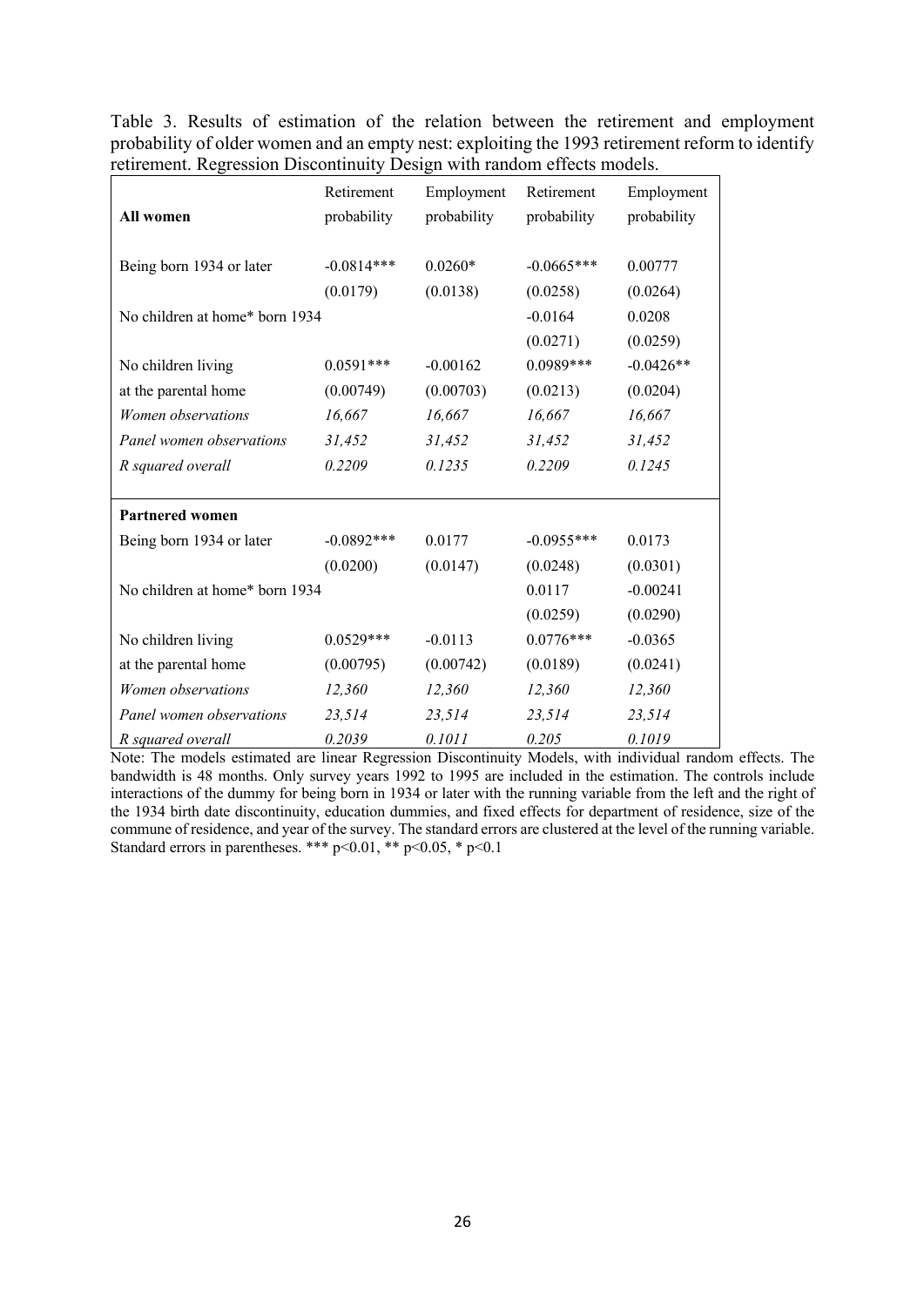Table 4. Results of estimation of the relation between the retirement and employment probability of older women and an empty nest: exploiting the 1993 retirement reform to identify retirement. Regression Discontinuity Design with random effects models. Restricting the sample to women with children living at home the previous year.

| Restricting the sample to older mothers with children living at home the year before |              |             |             |              |  |  |  |  |
|--------------------------------------------------------------------------------------|--------------|-------------|-------------|--------------|--|--|--|--|
|                                                                                      | Retirement   | Retirement  | Employment  |              |  |  |  |  |
| All women                                                                            | probability  | probability | probability | probability  |  |  |  |  |
|                                                                                      |              |             |             |              |  |  |  |  |
| Being born 1934 or later                                                             | $-0.0713***$ | 0.00948     | $-0.159***$ | $0.0905***$  |  |  |  |  |
|                                                                                      | (0.0242)     | (0.0265)    | (0.0235)    | (0.0245)     |  |  |  |  |
| No children at home* born 1934                                                       |              |             | $0.0791*$   | $-0.0420$    |  |  |  |  |
|                                                                                      |              |             | (0.0467)    | (0.0412)     |  |  |  |  |
| No children living                                                                   | $0.0535***$  | 0.0164      | $0.0598*$   | $-0.0175$    |  |  |  |  |
| at the parental home                                                                 | $-0.0127$    | $-0.0112$   | (0.0324)    | (0.0283)     |  |  |  |  |
| Women observations                                                                   | 6,254        | 6,254       | 6,254       | 6,254        |  |  |  |  |
| Panel women observations                                                             | 8,260        | 8,260       | 8,260       | 8,260        |  |  |  |  |
| R squared overall                                                                    | 0.224        | 0.119       | 0.223       | 0.116        |  |  |  |  |
|                                                                                      |              |             |             |              |  |  |  |  |
| Partnered women                                                                      |              |             |             |              |  |  |  |  |
| Being born 1934 or later                                                             | $-0.0938***$ | 0.0359      | $-0.0749**$ | 0.00519      |  |  |  |  |
|                                                                                      | (0.0229)     | (0.0230)    | (0.0319)    | (0.0336)     |  |  |  |  |
| No children at home* born 1934                                                       |              |             | $-0.0282$   | 0.0463       |  |  |  |  |
|                                                                                      |              |             | (0.0348)    | (0.0355)     |  |  |  |  |
| No children living                                                                   | $0.0483***$  | $-0.00826$  | $0.0891***$ | $-0.0709***$ |  |  |  |  |
| at the parental home                                                                 | (0.00964)    | (0.0101)    | (0.0298)    | (0.0256)     |  |  |  |  |
| Women observations                                                                   | 4,642        | 4,642       | 4,642       | 4,642        |  |  |  |  |
| Panel women observations                                                             | 7,369        | 7,369       | 7,369       | 7,369        |  |  |  |  |
| R squared overall                                                                    | 0.1935       | 0.0906      | 0.2064      | 0.0935       |  |  |  |  |

Note: The models estimated are linear Regression Discontinuity Models, with individual random effects. The estimation samples include only women with children living at home the previous year. The bandwidth is 48 months. Only survey years 1992 to 1995 are included in the estimation. The controls include interactions of the dummy for being born in 1934 and later with the running variable from the left and the right of the 1934 birth date discontinuity, education dummies, and fixed effects for department of residence, size of the commune of residence, and year of the survey. The standard errors are clustered at the level of the running variable. Standard errors in parentheses. \*\*\* p<0.01, \*\* p<0.05, \* p<0.1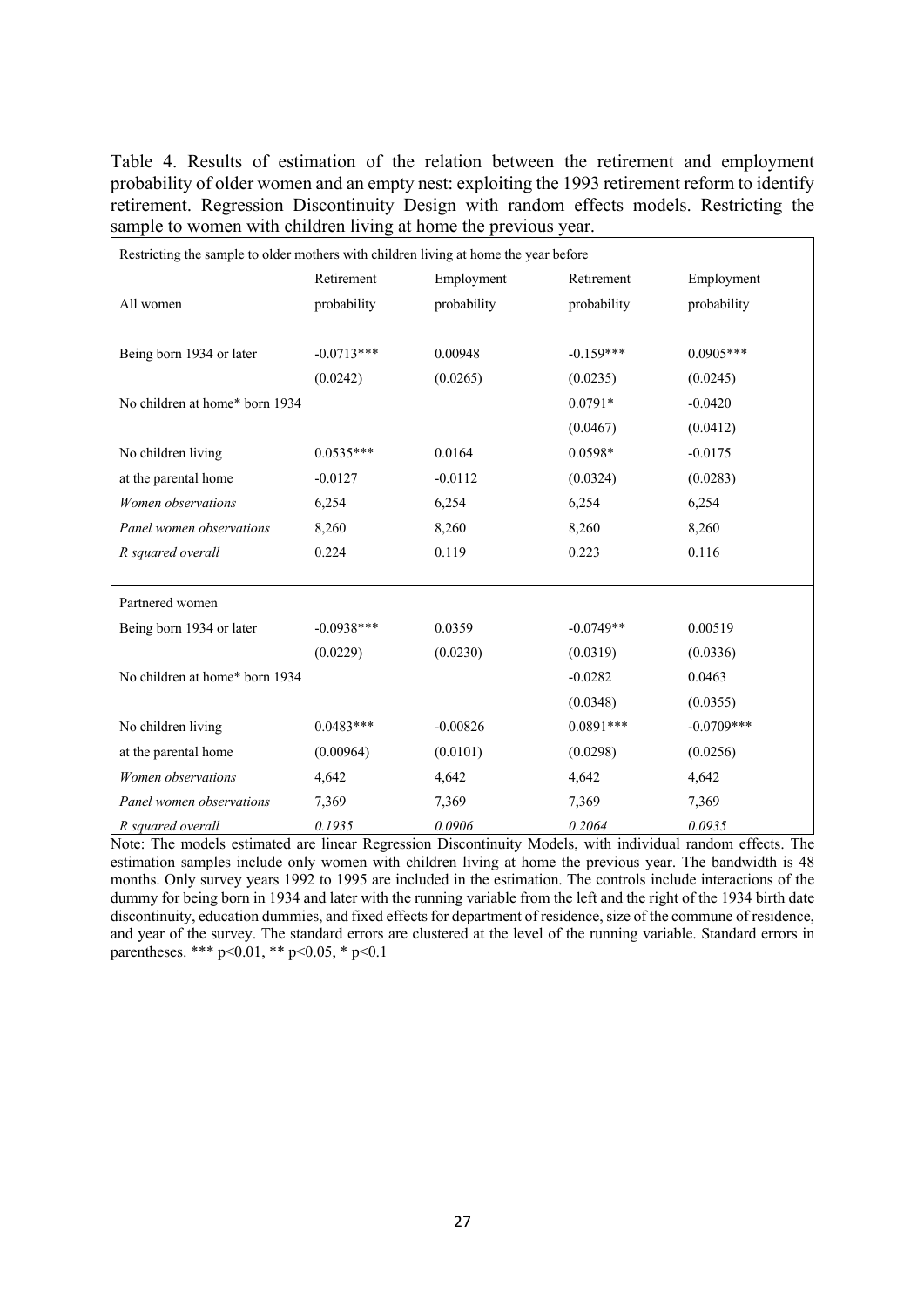| probability of older women and an empty nest. Fuzzy Regression Discontinuity Design with<br>random effects models. |  |  |  |  | Table 5. Results of estimation of the relation between the marriage/divorce/singlehood |  |
|--------------------------------------------------------------------------------------------------------------------|--|--|--|--|----------------------------------------------------------------------------------------|--|
|                                                                                                                    |  |  |  |  |                                                                                        |  |
|                                                                                                                    |  |  |  |  |                                                                                        |  |

|                              | Marriage     | <b>Divorce</b>                                                        | Singlehood  | Marriage                                                         | <b>Divorce</b> | Singlehood  |  |  |  |  |  |  |
|------------------------------|--------------|-----------------------------------------------------------------------|-------------|------------------------------------------------------------------|----------------|-------------|--|--|--|--|--|--|
|                              | probability  | probability                                                           | probability | probability                                                      | probability    | probability |  |  |  |  |  |  |
| All women                    |              | Random effects model, retirement instrumented with being born in 1934 |             |                                                                  |                |             |  |  |  |  |  |  |
| Retired                      | $-0.144***$  | $-0.0324***$                                                          | $0.0184**$  | $-0.583***$                                                      | $-0.163***$    | 0.0546      |  |  |  |  |  |  |
|                              | (0.0175)     | (0.00940)                                                             | (0.00788)   | (0.0865)                                                         | (0.0442)       | (0.0361)    |  |  |  |  |  |  |
| No children at home* retired |              |                                                                       |             | $0.534***$                                                       | $0.158***$     | $-0.0450$   |  |  |  |  |  |  |
|                              |              |                                                                       |             | (0.0821)                                                         | (0.0422)       | (0.0343)    |  |  |  |  |  |  |
| No children living at        | $-0.00714$   | 0.00242                                                               | $0.0155***$ | $-0.133***$                                                      | $-0.0353***$   | $0.0261***$ |  |  |  |  |  |  |
| at the parental home         | (0.00482)    | (0.00320)                                                             | (0.00236)   | (0.0191)                                                         | (0.00997)      | (0.00804)   |  |  |  |  |  |  |
| Women observations           | 16,667       | 16,667                                                                | 16,667      | 16,667                                                           | 16,667         | 16,667      |  |  |  |  |  |  |
| Panel women observations     | 31,452       | 31,452                                                                | 31,452      | 31,452                                                           | 31,452         | 31,452      |  |  |  |  |  |  |
| R squared overall            | 0.0323       | 0.0188                                                                | 0.0397      | 0.0166                                                           | 0.0131         | 0.037       |  |  |  |  |  |  |
|                              |              |                                                                       |             |                                                                  |                |             |  |  |  |  |  |  |
| All women                    |              |                                                                       |             | Random effects model, retirement instrumented with being aged 60 |                |             |  |  |  |  |  |  |
|                              |              |                                                                       |             |                                                                  |                |             |  |  |  |  |  |  |
| Retired                      | $-0.0531***$ | $-0.0326***$                                                          | 0.00354     | $-0.0612***$                                                     | $-0.0163**$    | $-0.000329$ |  |  |  |  |  |  |
|                              | (0.00459)    | (0.00329)                                                             | (0.00228)   | (0.00928)                                                        | (0.00709)      | (0.00476)   |  |  |  |  |  |  |
| No children at home* retired |              |                                                                       |             | $0.0441***$                                                      | $0.0117*$      | 0.00560     |  |  |  |  |  |  |
|                              |              |                                                                       |             | (0.00901)                                                        | (0.00694)      | (0.00463)   |  |  |  |  |  |  |
| No children living           | $-0.00651**$ | $0.00402**$                                                           | $0.0133***$ | $-0.0202$ ***                                                    | $-0.00143$     | $0.0118***$ |  |  |  |  |  |  |
| at the parental home         | (0.00269)    | (0.00197)                                                             | (0.00135)   | (0.00354)                                                        | (0.00263)      | (0.00179)   |  |  |  |  |  |  |
| Women observations           | 47,529       | 47,529                                                                | 47,529      | 47,529                                                           | 47,529         | 47,529      |  |  |  |  |  |  |
| Panel women observations     | 95,423       | 95,423                                                                | 95,423      | 95,423                                                           | 95,423         | 95,423      |  |  |  |  |  |  |
| R squared overall            | 0.0264       | 0.023                                                                 | 0.0306      | 0.0238                                                           | 0.0258         | 0.0308      |  |  |  |  |  |  |

Note: The models estimated are Fuzzy Regression Discontinuity, with individual random effects. Widows are not included in any of the outcome categories. The bandwidth is 48 months. The controls include education dummies, and fixed effects for department of residence, size of the commune of residence, and year of the survey. Standard errors in parentheses. \*\*\*  $p<0.01$ , \*\*  $p<0.05$ , \*  $p<0.1$